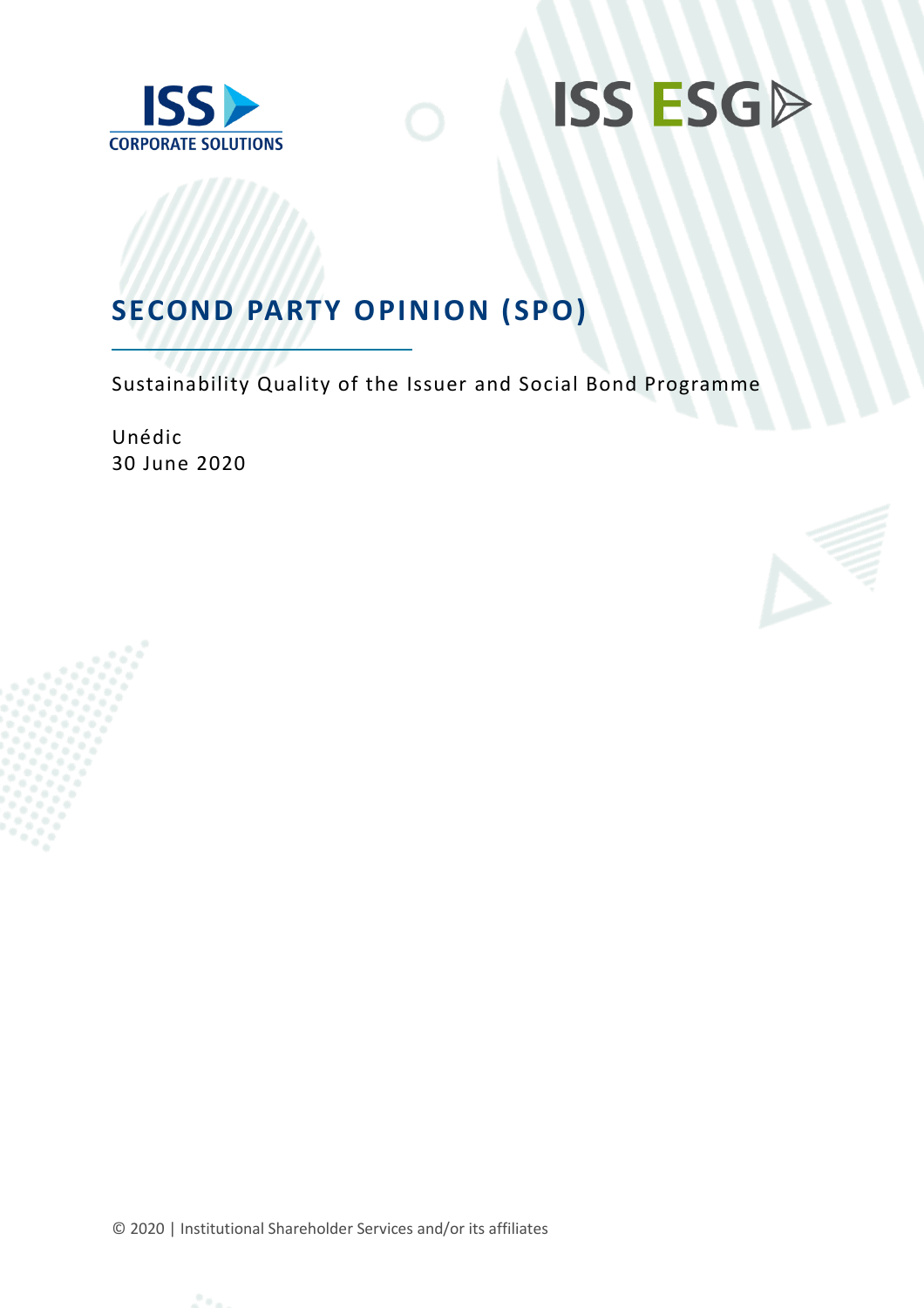

## **CONTENTS**

| PART II: SUSTAINABILITY QUALITY OF THE ELIGIBLE SOCIAL EXPENDITURES11 |  |
|-----------------------------------------------------------------------|--|
|                                                                       |  |
|                                                                       |  |
|                                                                       |  |
|                                                                       |  |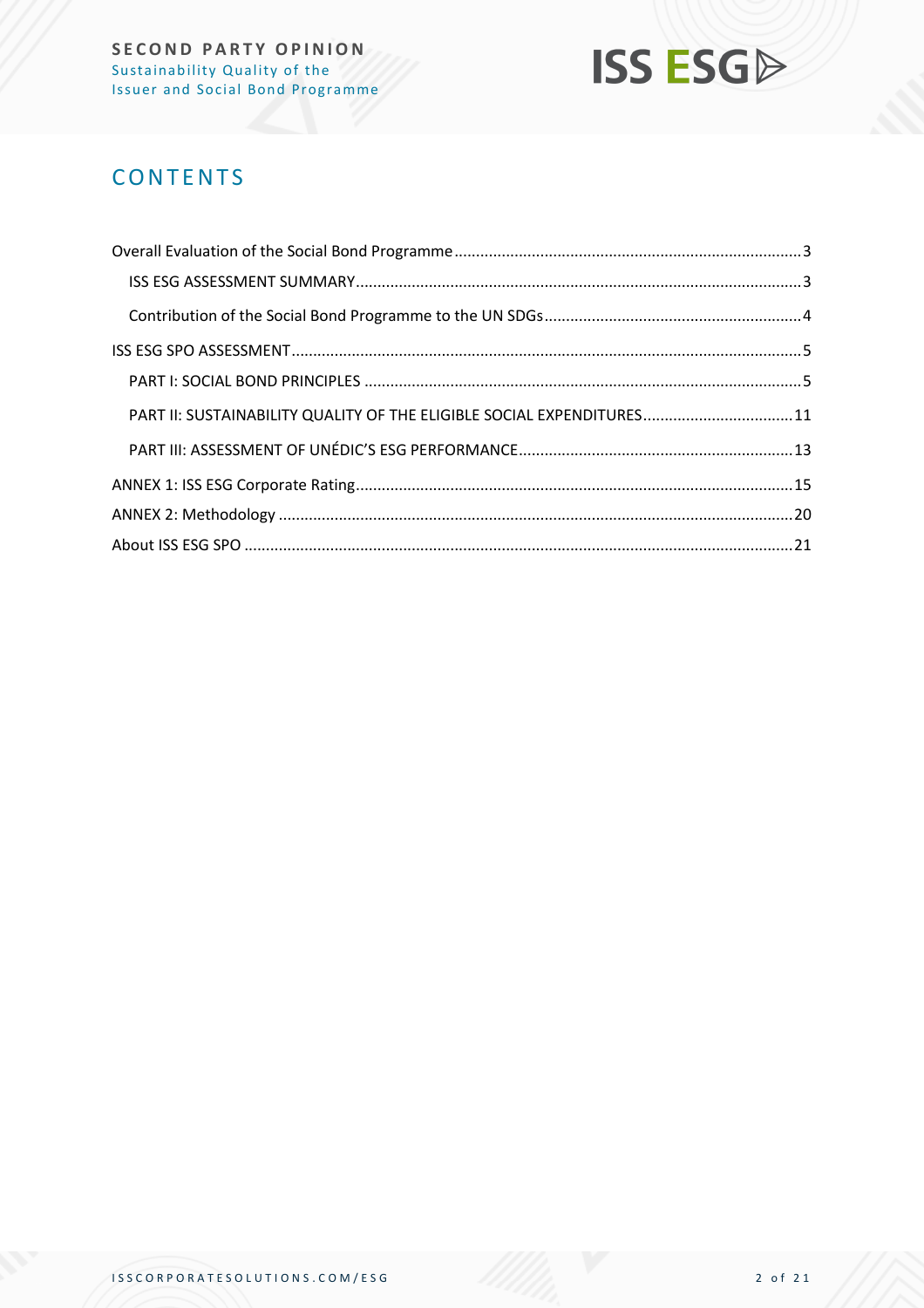

## <span id="page-2-0"></span>Overall Evaluation of the Social Bond Programme

Unédic commissioned ISS ESG to assist with its Social Bond Programme by assessing three core elements to determine the sustainability quality of the Bond:

- 1. Unédic's Social Bond framework benchmarked against the International Capital Market Association's (ICMA) Social Bond Principles (SBPs) $^1$ .
- 2. The eligible social expenditures whether the projects aligned with ISS ESG's issue-specific key performance indicators (KPIs) (See Annex 2).
- 3. Unédic's sustainability performance, according to the ISS ESG Corporate Rating.

| <b>SPO SECTION</b>                                                             | <b>SUMMARY</b>                                                                                                                                                                                                                                                                                                                                                                                                                                                                                                                                                                                                                                                  | <b>EVALUATION</b> <sup>2</sup>                         |
|--------------------------------------------------------------------------------|-----------------------------------------------------------------------------------------------------------------------------------------------------------------------------------------------------------------------------------------------------------------------------------------------------------------------------------------------------------------------------------------------------------------------------------------------------------------------------------------------------------------------------------------------------------------------------------------------------------------------------------------------------------------|--------------------------------------------------------|
| Part 1:<br>Performance<br>against SBPs                                         | The issuer has defined a formal concept for its Social Bond<br>Programme regarding use of proceeds, processes for<br>project evaluation and selection, management of<br>proceeds and reporting. This concept is in line with the<br>ICMA SBPs.                                                                                                                                                                                                                                                                                                                                                                                                                  | <b>Positive</b>                                        |
| Part 2:<br>Sustainability<br>quality of the<br>eligible social<br>expenditures | The overall sustainability quality of the eligible social<br>expenditures in terms of sustainability benefits, risk<br>avoidance and minimisation is good based upon the ISS<br>ESG Social Bond KPIs. The eligible social expenditures<br>include socio-economically protect against the vagaries of<br>the job market by ensuring economic and financial<br>security and assisting individuals with their professional<br>(re)integration.<br>All eligible social expenditures are directed to a highly<br>regulated and developed country, France. Legislative<br>frameworks in France set minimum standards, which<br>reduce environmental and social risks. | <b>Positive</b>                                        |
| Part 3:<br><b>Issuer</b><br>sustainability<br>performance                      | The issuer itself shows a good sustainability performance<br>and has been given a rating of B-, which classifies it as<br>'Prime' by the methodology of the ISS ESG Corporate<br>Rating.<br>It is rated 5 <sup>th</sup> out of 76 institutions within its sector as of<br>30.06.2020. This equates to a high relative performance,<br>with a Decile Rank $3$ of 1.                                                                                                                                                                                                                                                                                              | <b>Status: Prime</b><br>Rating: $B-$<br>Decile Rank: 1 |

#### <span id="page-2-1"></span>ISS ESG ASSESSMENT SUMMARY

<sup>&</sup>lt;sup>1</sup> June 2020 version, "Social Bond Principles. Voluntary Guidelines for Issuing Social Bonds", available <u>[here](https://www.icmagroup.org/assets/documents/Regulatory/Green-Bonds/June-2020/Social-Bond-PrinciplesJune-2020-090620.pdf)</u>

<sup>&</sup>lt;sup>2</sup> The ISS ESG's present evaluation will remain valid until any modification of the Social Bond Framework (June 2020 version) and as long as the Corporate Rating does not change (last modification on the 27.08.2019).

<sup>&</sup>lt;sup>3</sup> Rank relative to industry group. 1 indicates a high relative ESG performance, while 10 indicates a low relative ESG performance.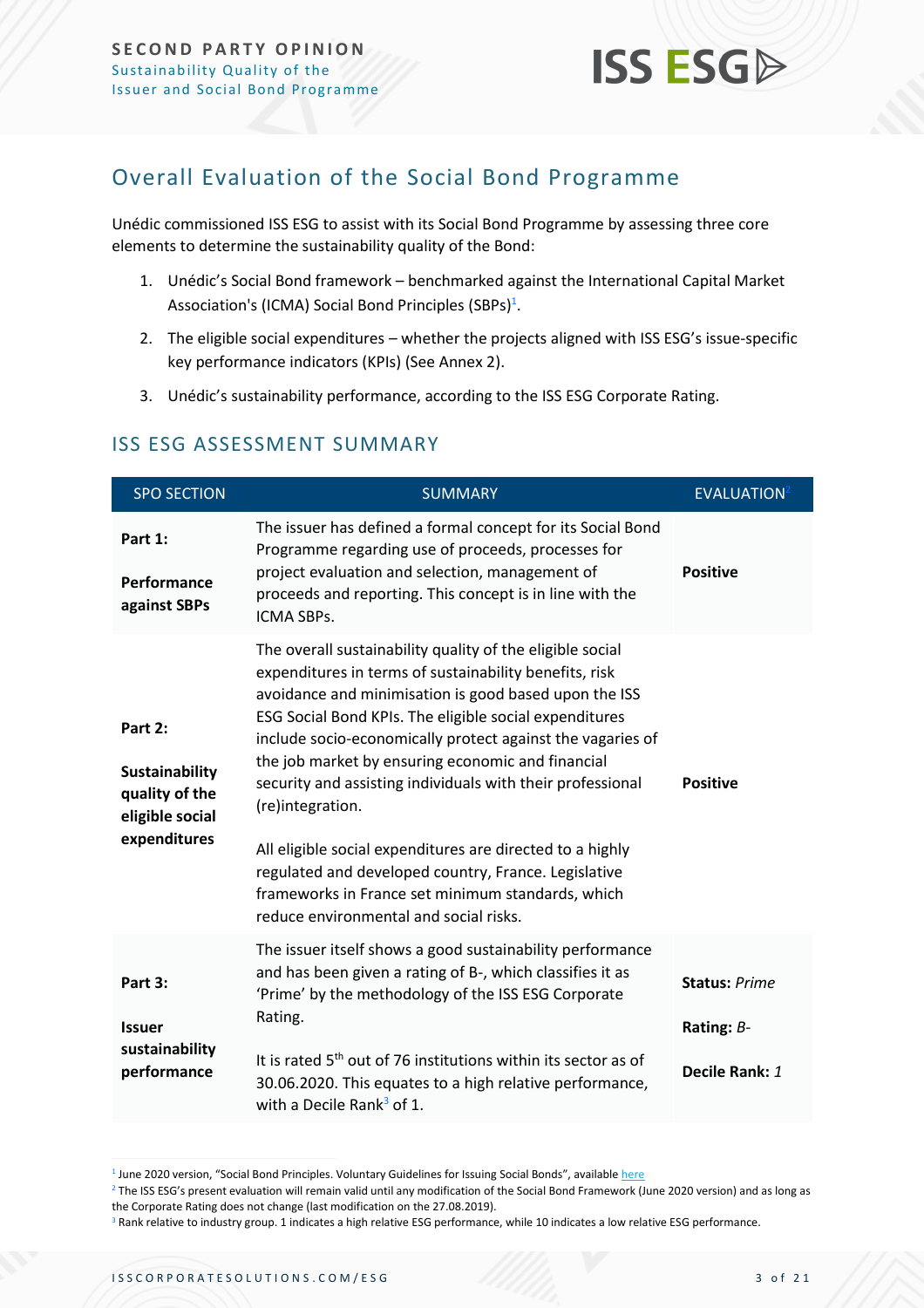## <span id="page-3-0"></span>Contribution of the Social Bond Programme to the UN SDGs

Based on the assessment of the sustainability quality of the Social Bond Programme's eligible expenditures (part II of this report) and using a proprietary methodology taking into consideration the issuer's specific geographical and sectorial context, ISS ESG assessed the contribution of the Unédic's Social Bond Programme to the Sustainable Development Goals defined by the United Nations (UN SDGs).

This assessment is displayed on a 5-point scale (see Annex 2 for methodology):

| <b>Significant</b> | \Limited \         | <b>No</b>  | Limited             | <b>Significant</b> |
|--------------------|--------------------|------------|---------------------|--------------------|
| <b>Obstruction</b> | <b>Obstruction</b> | Net Impact | <b>Contribution</b> | Contribution \     |

Each of the bond's Use of Proceeds categories has been assessed for its contribution to, or obstruction of, the SDGs:

| <b>USE OF PROCEEDS</b>                                                                                                 | <b>CONTRIBUTION OR</b><br><b>OBSTRUCTION</b> | SUSTAINABLE DEVELOPMENT GOALS                                          |
|------------------------------------------------------------------------------------------------------------------------|----------------------------------------------|------------------------------------------------------------------------|
| Socio-economically protect against<br>the vagaries of the job market by<br>ensuring economic and financial<br>security | <b>Significant</b><br>contribution           | 1 NO <sub>POVERTY</sub><br><b>10 REDUCED</b><br><b>10 INEQUALITIES</b> |
| Assisting individuals with their<br>professional (re)integration                                                       | <b>Significant</b><br>contribution           | QUALITY<br>Education                                                   |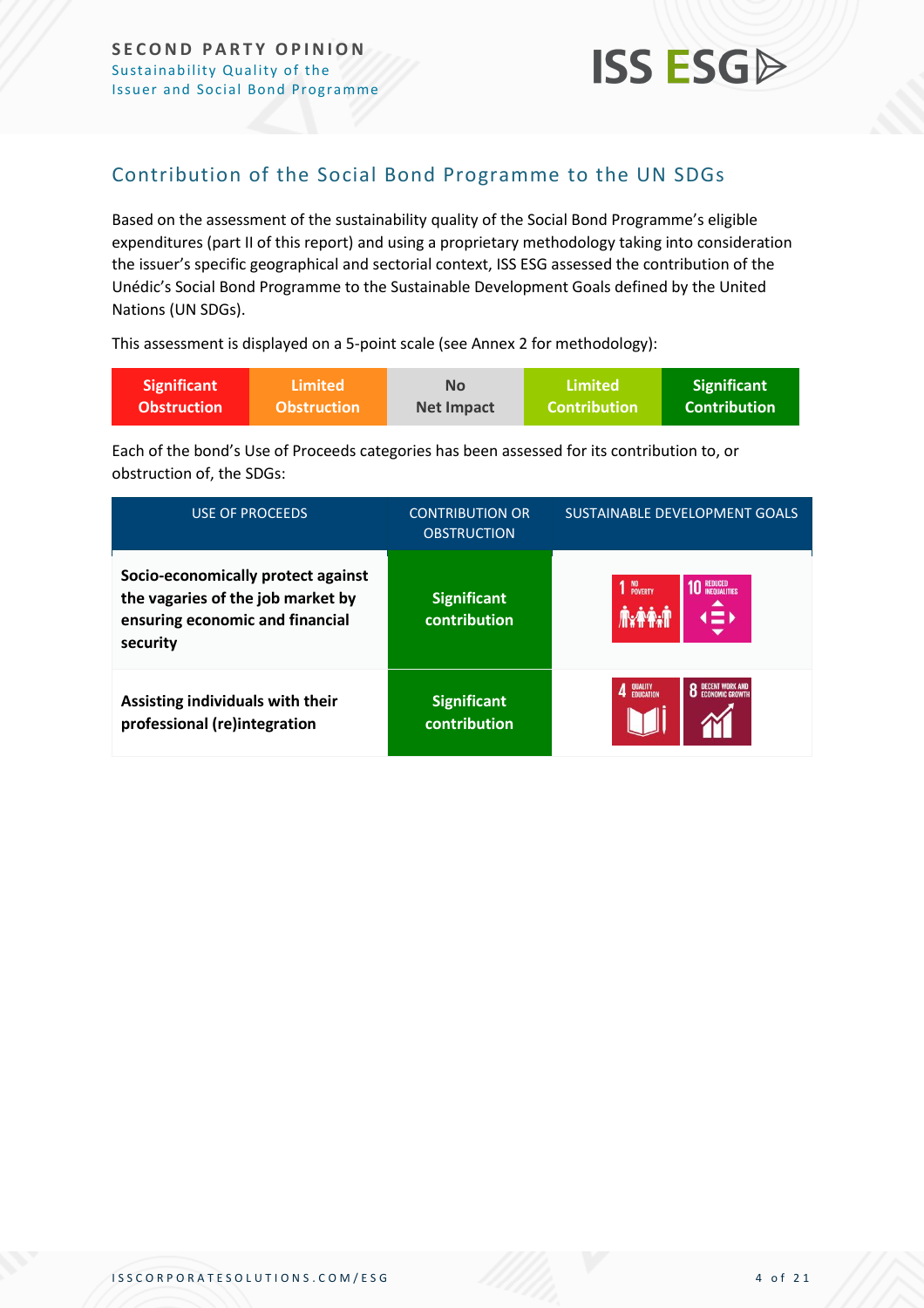## <span id="page-4-0"></span>ISS ESG SPO ASSESSMENT

## <span id="page-4-1"></span>**PART I: SOCIAL BOND PRINCIPLES**

#### **1. Use of Proceeds**

The proceeds raised by the social bond issuances will be used by Unédic to successfully carry out its mission of compensating, protecting and supporting workers, helping companies to preserve jobs in cases of economic or health crisis, and neutralising periods of job loss through the contribution to supplemental retirement regimes.

Eligible social expenditures (i.e., Unédic programmes and financing of Pôle Emploi) under this framework document are broken down into two categories which reflect Unédic's two principal social missions:

- i. Socio-economically protect against the vagaries of the job market (dismissals, unemployment, decreases in activity, precarious employment contracts and "atypical" forms of employment (i.e., short-term and part-time contracts)) by ensuring economic and financial security (replacement income), and
- ii. Assisting individuals with their professional (re)integration, notably by developing their skills and qualifications or supporting their entrepreneurial projects or career changes. Unédic's investments are also eligible (e.g., big data platform), but exclude operating expenditure and interest payments.

| <b>SOCIAL BOND</b><br><b>PRINCIPLES (SBP)</b><br><b>CATEGORY</b>                                                                                                                                        | <b>DESCRIPTION OF ELIGIBLE EXPENDITURES</b>                                                                                                                                                                                                                                                                                                                                                   | <b>EXAMPLES OF TARGET</b><br><b>BENEFICIARIES</b>                                                                                                                                                                                                                                                                                                                                                       |
|---------------------------------------------------------------------------------------------------------------------------------------------------------------------------------------------------------|-----------------------------------------------------------------------------------------------------------------------------------------------------------------------------------------------------------------------------------------------------------------------------------------------------------------------------------------------------------------------------------------------|---------------------------------------------------------------------------------------------------------------------------------------------------------------------------------------------------------------------------------------------------------------------------------------------------------------------------------------------------------------------------------------------------------|
| i.                                                                                                                                                                                                      | SOCIO-ECONOMICALLY PROTECT AGAINST THE VAGARIES OF THE JOB MARKET BY ENSURING<br><b>ECONOMIC AND FINANCIAL SECURITY</b>                                                                                                                                                                                                                                                                       |                                                                                                                                                                                                                                                                                                                                                                                                         |
| Category of SBP<br>social projects:<br>Socio-economic<br>development                                                                                                                                    | • Benefits and allowances guaranteeing<br>replacement income to those who are out of<br>work involuntarily (absent certain exceptions)<br>• Contribution to beneficiaries' pension schemes                                                                                                                                                                                                    | • Jobseekers, notably those that<br>have been out of work for a long or<br>very long period of time (individuals<br>with recurring unemployment)<br>• Jobseekers who go back and forth                                                                                                                                                                                                                  |
| <b>SBP</b> target<br>populations:<br>The unemployed,<br>individuals living<br>under the<br>poverty line,<br>excluded and/or<br>marginalised<br>persons,<br>individuals with<br>no or little<br>diplomas | Including principal cases in question:<br>• Termination<br>• Employer interrupts work<br>Early termination or end of fixed-term contract<br>Economic lay-off<br>• Legitimate resignation tied to personal or<br>professional reasons<br>Resignation in order to pursue a genuine and<br>serious professional project<br>Negotiated termination<br>Business bankruptcy for independent workers | between being employed and<br>unemployed (discontinuous careers,<br>short-term contracts, fixed-term<br>contracts or part-time contracts,<br>entertainment workers, etc.).<br>• Workers with decreased activities<br>due to economic circumstances (e.g.,<br>partial unemployment)<br>• Independent workers whose<br>businesses are being liquidated or<br>are subject to rehabilitation<br>proceedings |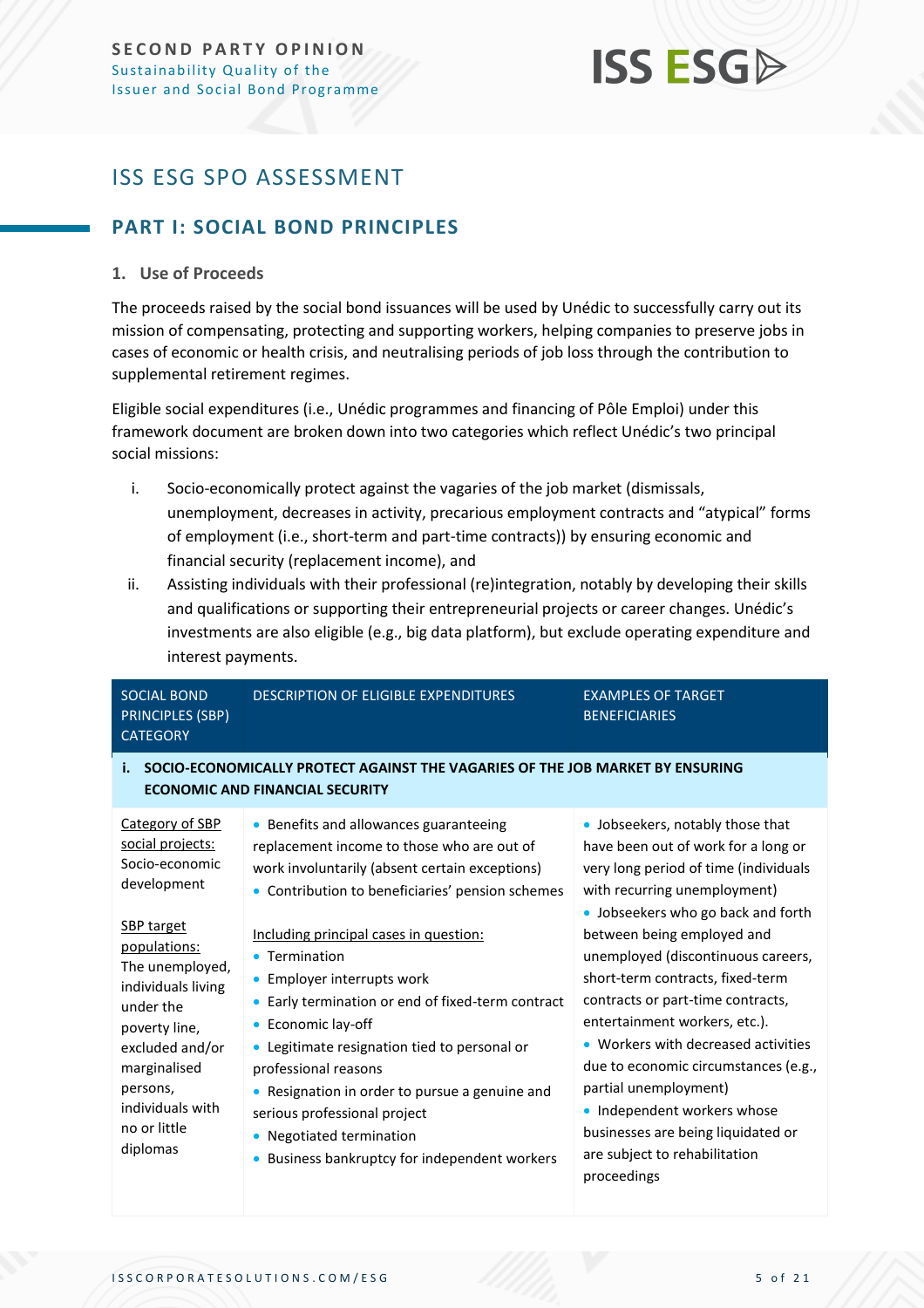#### **SECOND PARTY OPINION** Sustainability Quality of the Issu er and Social Bond Programme



| SOCIAL BOND PRINCIPLES (SBP)<br><b>CATEGORY</b>                                                                                                                                                                                  | <b>DESCRIPTION OF ELIGIBLE</b><br><b>EXPENDITURES</b>                                                                                                                                                                         | <b>EXAMPLES OF TARGET</b><br><b>BENEFICIARIES</b>                                                                                                                                                                                                                              |
|----------------------------------------------------------------------------------------------------------------------------------------------------------------------------------------------------------------------------------|-------------------------------------------------------------------------------------------------------------------------------------------------------------------------------------------------------------------------------|--------------------------------------------------------------------------------------------------------------------------------------------------------------------------------------------------------------------------------------------------------------------------------|
|                                                                                                                                                                                                                                  | ii. ASSISTING INDIVIDUALS WITH THEIR PROFESSIONAL (RE)INTEGRATION                                                                                                                                                             |                                                                                                                                                                                                                                                                                |
| Category of SBP social projects:<br>Access to basic services<br>(education, professional<br>training)<br>SBP target populations:<br>The unemployed; individuals<br>with little or no diplomas;<br>individuals who are retraining | • Programmes aimed at helping<br>the return to work and<br>professional (re)integration, skills<br>and qualifications development,<br>re-employment or training<br>• Unédic contribution to Pole<br>Emploi's operating budget | • Jobseekers, and in particular low-<br>qualified individuals and individuals<br>with little to no diplomas<br>• Employees who are retraining<br>• Unemployment beneficiaries who<br>are creating or taking over a business<br>or are subject to rehabilitation<br>proceedings |

Besides the target populations, which are defined on the above table, eligibility criteria for and entitlements under these various programmes are precisely and granularly defined by decree.

One can empirically observe recurring characteristics among beneficiaries and recipients that confirm effective targeting of the most vulnerable populations (individuals with low education levels, women, residents of certain isolated or rural areas). These characteristics cannot be considered as eligibility criteria for social bond issuances. However, Unédic will provide information on these factors in its annual reporting.

*Opinion: ISS ESG considers the Use of Proceeds description provided by Unédic's Bond Framework as aligned with the Social Bond Principles (SBPs). The eligible social expenditures and associated target populations align with the examples provided in the SBPs. The anticipated social benefits are expressed clearly in relation with the key national and international targets and contribute to the issuer's own sustainability strategy.*

#### **2. Process for Project Evaluation and Selection**

Unédic's role is to implement unemployment insurance rules. With respect to the payment of benefits and supporting beneficiaries, Unédic has entrusted operational implementation to Pôle Emploi. Unédic ensures that the unemployment insurance rules are properly applied and that the services offered to jobseekers are carried out.

#### **Eligible expenditures under the framework**

The process of selecting and evaluating eligible expenditures is based on the governance of unemployment insurance in France and decrees relating to the unemployment insurance system27. These texts define, for example, how workers who are deprived of work are provided compensation, the measures that promote the return to work and the safeguarding of career paths, the rules on unemployment insurance contributions and coordination measures with other unemployment insurance regimes or allowances. A set of criteria relating to both contributions and services exists. The relevance of the criteria is regularly evaluated, including by Unédic, so that programmes can be monitored to avoid deficiencies, misappropriations, windfall effects, and social inequity (examples: abusive use of short-term contracts, disincentivising the return to work).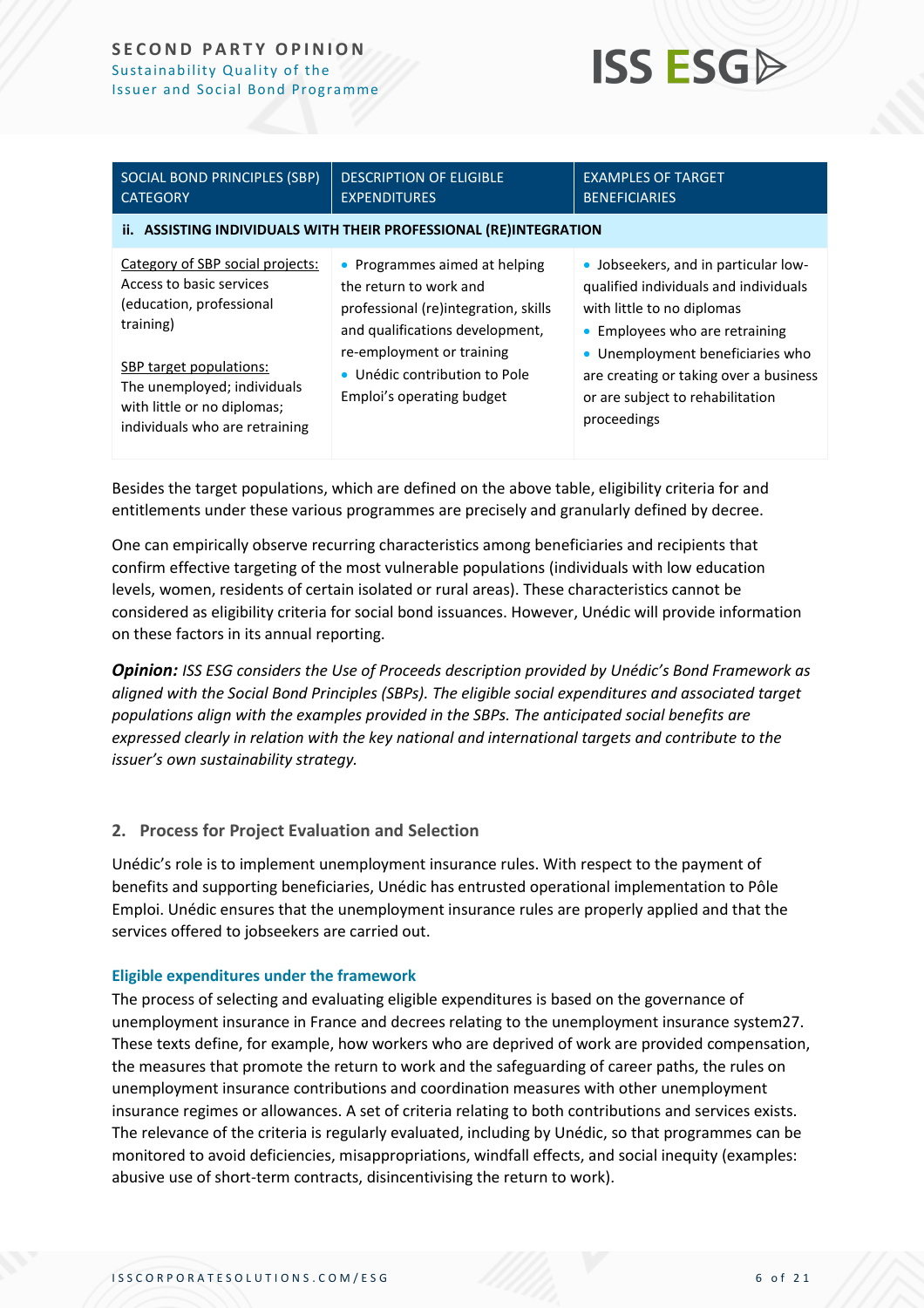

Eligibility for unemployment insurance benefits is determined in light of various factors. The individual must:

- have worked sufficiently to be eligible
- have involuntarily lost his/her employment (with the exception of certain limited circumstances)
- be signed up as a jobseeker
- actively seek employment
- be able to work
- not have reached the age to be eligible for retirement at the full rate
- live in France

The conditions on affiliation with the various programmes can depend on:

- The entitlements the individual has accrued (duration of benefit payments, seniority within the former employer), and/or
- The individual's situation (loss of employment due to a dismissal, legitimate resignation, independent workers who have reported a bankrupt business, etc.), and/or
- Ongoing or future commitments made by the benefit recipient or beneficiary (e.g., attending training required by Pôle Emploi, creation or takeover of a business, job search within the framework of a personalised job access plan).

Finally, it should be noted that the programmes are subject to benefit caps and benefit payment periods, and that recipients' family situations can sometimes be taken into account (e.g., makeup of the household) for the purpose of adjusting the assistance or benefits but also to avoid potential windfall effects. Jobseekers are required to take positive steps to search for employment. The Unemployment Insurance system encourages the return to work, even if it is a small amount of work, and protects individuals from being excluded from the labour market by maintaining and even developing their skillset, made possible by the combination of benefits with employment income.

#### **Social Bond Committee**

Unédic has set up a Social Bond Committee which is responsible the governance of this social bond framework. At minimum, the Social Bond Committee is made up of representatives of the Finance and Treasury, Studies & Analysis, and Information and Communications departments. Other departments may be called in to participate as necessary.

The Committee will meet regularly in order to carry out the following missions:

- Examine and approve the eligible expenditures selection proposed by the Finance and Treasury Department in view of the eligible expenditure categories defined in the "Use of Proceeds" section
- Propose to replace certain expenditures if they no longer respond to the eligibility criteria
- Manage any change or update to the social bond framework
- Examine and approve the annual allocation report and the impact report aimed at investors
- Liaise with external reviewers (Second Opinion and verifier)

*Opinion: ISS ESG considers the Process for Project Evaluation and Selection description provided by Unédic's Social Bond Framework as aligned with the Social Bond Principles. Detailed and transparent eligibility criteria are publicly displayed in the Framework and a robust process for evaluation and selection of the eligible expenditures is in place. Responsibilities and accountability for this process are clearly defined and spread among internal stakeholders with relevant expertise.*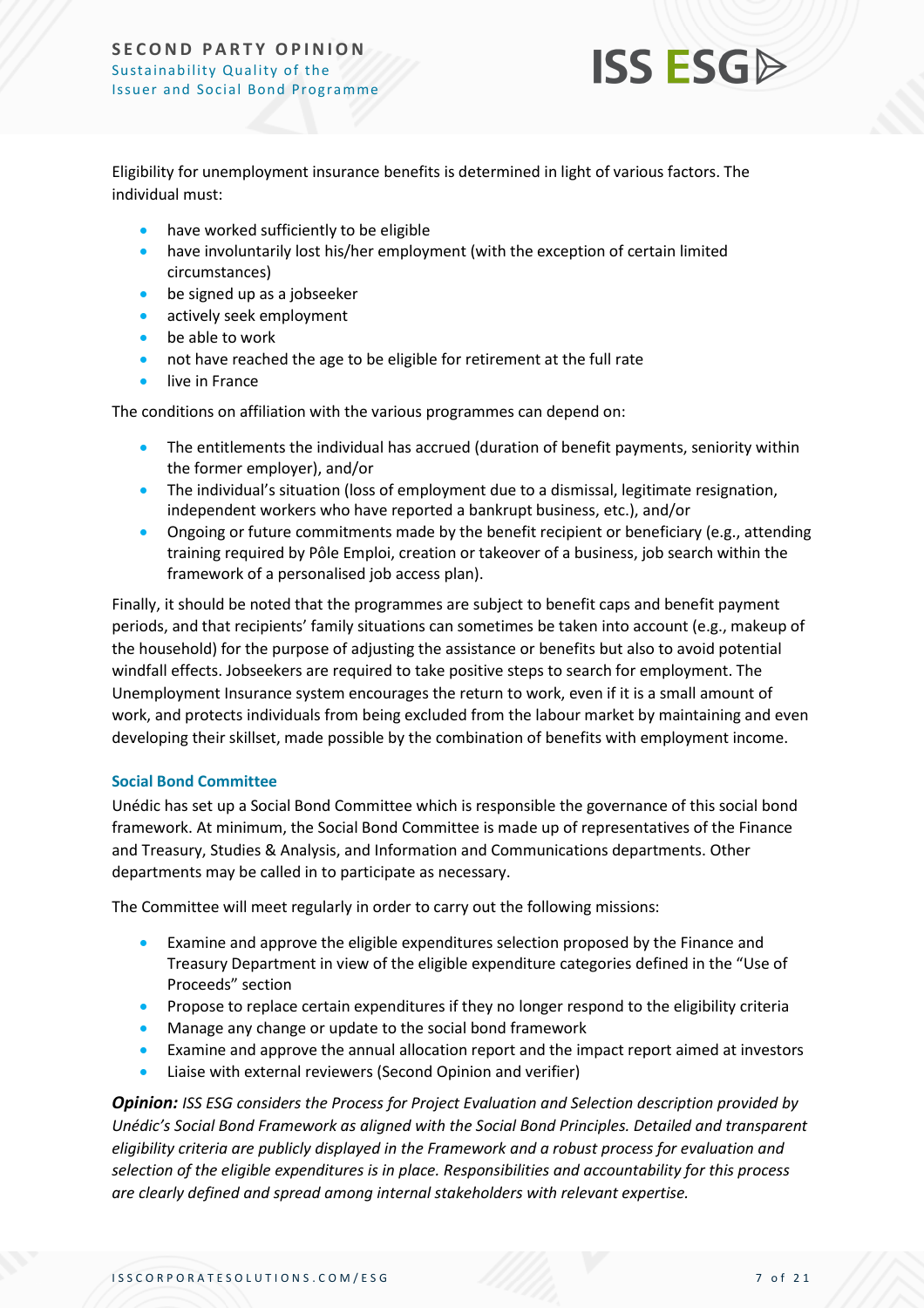

#### **3. Management of Proceeds**

The proceeds raised through each social bond issuance will be managed by Unédic's Finance and Treasury Department, and an amount equivalent to the proceeds raised will be allocated to financing or refinancing expenditures identified as being eligible under the social eligibility criteria.

The Social Bond Committee will monitor the allocation of proceeds from each social bond issuance.

Priority in allocating the proceeds will be given to eligible financing expenditures. In the case of a refinancing, the lookback period will be capped at 36 months before the date of each social bond issuance.

The Social Bond Committee will monitor the allocation of proceeds and will decide annually on the earmarking of proceeds to eligible disbursements.

Unédic will use its best efforts to allocate the proceeds raised to eligible expenditures within no more than 24 months after each issuance.

Proceeds raised but not yet allocated will be managed by Unédic's treasury management teams. This liquidity will be invested in accordance with Unédic's liquidity buffer management rules. To the extent it can diversify, the treasury management teams will invest this liquidity in responsible investment funds, on a best effort basis.

*Opinion: ISS ESG finds that Management of Proceeds proposed by Unédic's Social Bond Framework is aligned with the Social Bond Principles. Appropriate mechanisms to track the proceeds of the bond(s) are in place and the expected allocation period is defined. A look-back period for refinancing is stated which aligns with best market practices.*

#### **4. Reporting**

Unédic undertakes to publish an annual report on the allocation of the proceeds raised through the social bond issuances as well as impact metrics, at least until the proceeds are fully allocated and in the event of any subsequent significant change in allocation.

Allocation and impact reports will be submitted to the Social Bond Committee for review and approval. They will be audited annually by an external auditor selected by Unédic until the proceeds are fully allocated. The allocation report and impact report will be made available to investors on Unédic's website.

#### **Allocation report**

Unédic undertakes to make the allocation of the proceeds public. Below is an indicative list of indicators:

- The aggregate amount of funds allocated to date
- Financing versus refinancing share
- The aggregate amount of proceeds awaiting allocation and the type of temporary investment
- The breakdown of funds assigned by eligible category and by underlying programme, as the case may be
- Regarding programmes that are co-financed by other entities (e.g., the French state), the percentage financed by Unédic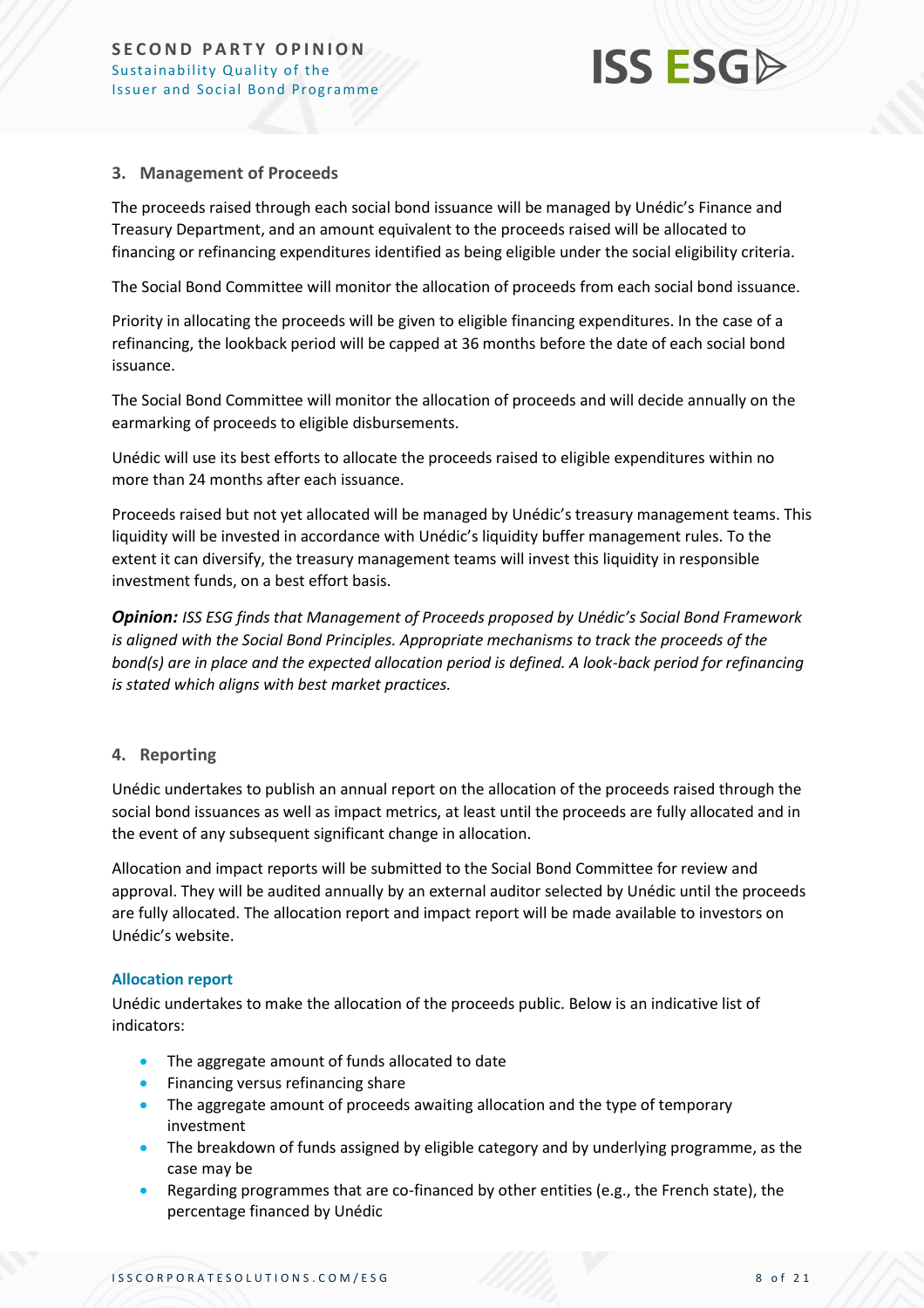

#### **Impact report**

Unédic commits itself to provide information about the benefits and social impacts that are reasonably tied to the expenditures (re)financed through the social bond until full allocation of proceeds.

Due to the systemic nature of unemployment insurance programmes, data relating to employment in France and the situation of jobseekers (example: duration of unemployment, part time experience, etc.) and businesses (e.g., recruitment difficulties) can be provided for the purpose of providing perspective. However, no direct causal link can be made between the programmes (re)financed with the social bonds and more macro-social indicators. However, Unédic's spending ratios relative to social expenditures or GDP may be provided for the purpose of illustrating the scope or magnitude of redistribution by the Unemployment Insurance system in France and its role as an economic stabiliser.

Strategic performance indicators included in the tripartite conventions28 between the French state, Unédic and Pôle Emploi will serve as a basis for the impact reports published in the context of Unédic's social bond issuances.

To understand the beneficiaries of these programmes, two things need to be considered and may be included in the impact reports:

- 1. The explicit eligibility and/or entitlement criteria for the programmes as defined by decree (e.g., affiliation conditions, supporting information regarding a professional retraining project).
- 2. The sociology of the beneficiaries or recipients observed ex post (overrepresentation of populations with little or no diplomas, single mothers, residents of certain isolated or rural areas). The national beneficiary file and Unédic's work29 provide information about the characteristics observed on a recurring basis among beneficiaries, demonstrating through data that the programmes actually benefit vulnerable populations.

Unédic's work will provide information for these reports, sometimes through in-depth investigations (longitudinal monitoring of beneficiaries, efficiency analysis over a programme with a control group, interviews and satisfaction surveys of beneficiaries, etc.). Works carried out by or in collaboration with the French Employment Ministry or other entities may also provide information for these reports. Examples of possible impact indicators are provided in the Unédic's Social Bond Framework<sup>4</sup>.

*Opinion: ISS ESG finds that the reporting proposed by Unédic's Social Bond Framework is in line with the Social Bond Principles. The process for monitoring of and reporting on allocation and impact is formalized. The level, frequency, scope and duration of allocation and impact reporting are clearly defined, and examples of reported information are provided.*

<sup>4</sup> <https://www.unedic.org/investors>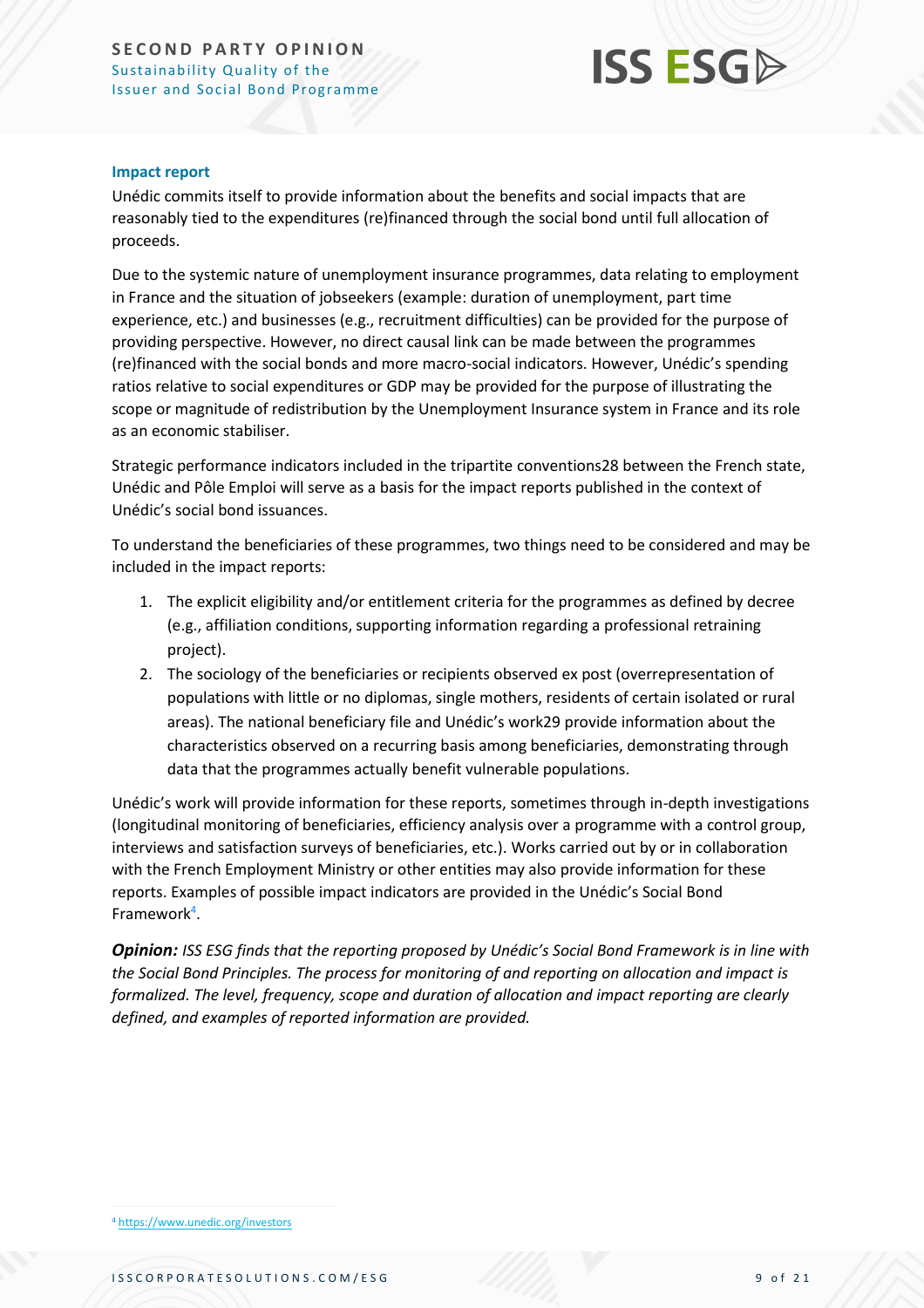#### **External review**

#### **Second Party Opinion**

Unédic has mandated ISS ESG as second party opinion provider. This evaluation covers the social bond frameworks' transparency, governance and conformity with ICMA's 2020 Social Bond Principles and the contribution to the UN Sustainable Development Goals (SDGs).

Any significant change to this document will be subject to a review by the second party opinion provider.

#### **Independent verifier**

Each year and until such time as the proceeds have been fully allocated, an independent auditor will verify the following information on a yearly basis:

- Assignment of proceeds to eligible expenditures
- Compliance of the expenditures financed by the proceeds with the eligibility criteria defined in the "Use of Proceeds" and "Management of Proceeds" section of this framework.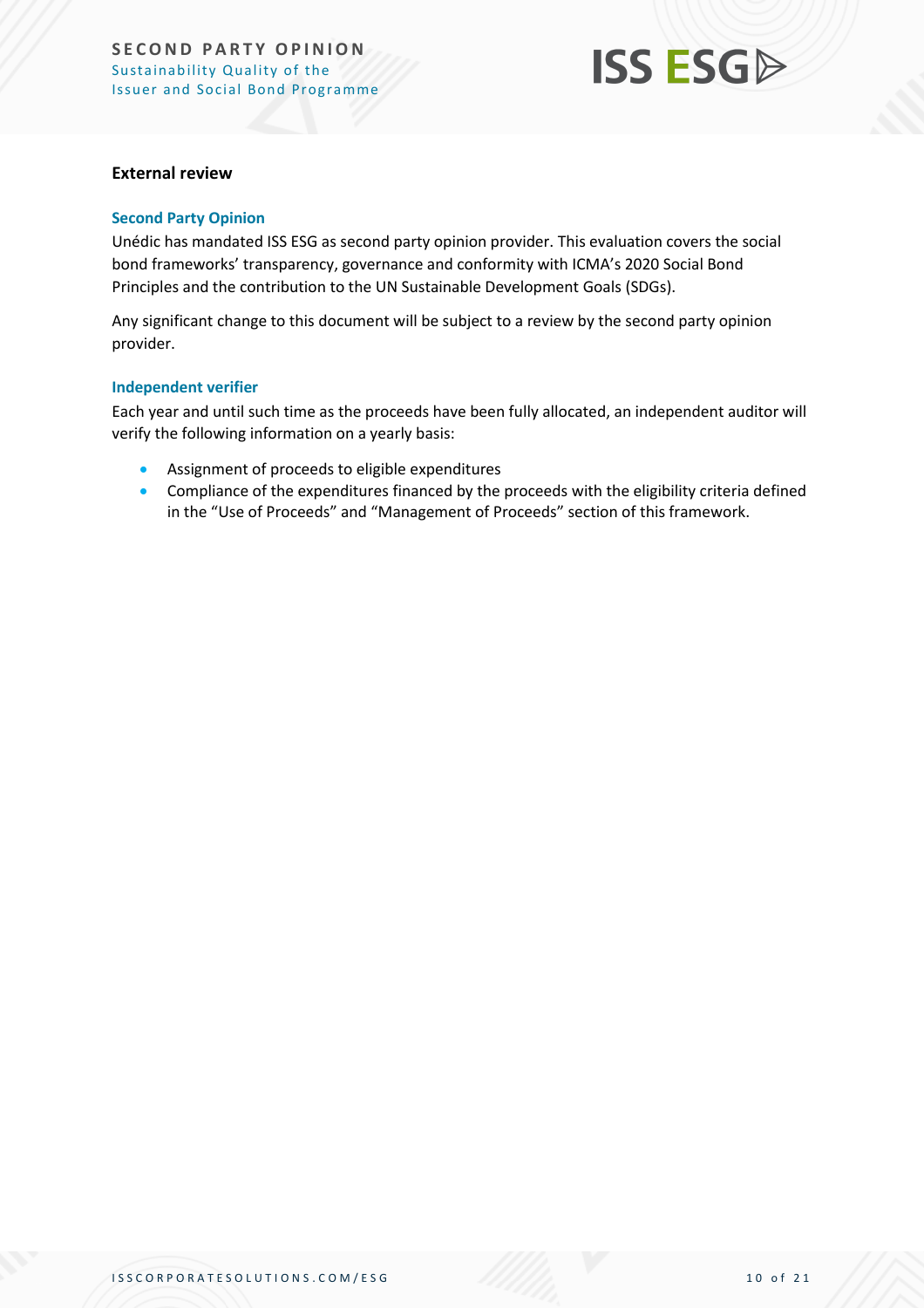## <span id="page-10-0"></span>**PART II: SUSTAINABILITY QUALITY OF THE ELIGIBLE SOCIAL EXPENDITURES**

## i. Socio-economically protect against the vagaries of the job market by ensuring economic and financial security

As a Use of Proceeds category, socio-economically protect against the vagaries of the job market by ensuring economic and financial security has a significant contribution to the SDGs 1 "No poverty" and 10 "Reduced inequalities".

Additionally, ISS ESG assessed the schemes to be (re-)financed through this programme against a set of KPIs reflecting the key social risks associated with this project category. The table below presents the findings of this assessment. All schemes are to be granted in France.

#### **ASSESSMENT AGAINST ISS ESG KPIS**

#### **1. Poverty risk**

✓ All schemes provide for a substantial help to beneficiaries, especially for those living close to the poverty line. Thus, schemes contribute to lowering the risk of poverty in France, where it is assessed as lower-medium level of risk by ISS ESG.

✓ For most schemes, benefits are stable and frequently allocated as long as beneficiaries comply with actions for actual job search and rules. Any change in benefit entitlement is appropriately notified to beneficiaries in due time. Benefits gradual decrease however apply to schemes targeting job seekers with former high salary.

✓ For all schemes, procedures are in place to orientate beneficiaries transferring from the schemes to other income replacement schemes or social minima (e.g. advisory services).

#### **2. Non-discrimination and inclusive access to schemes**

✓ For all schemes, high social standards regarding non-discrimination are in place (e.g. measures to promote equal access to employment, mechanisms to defend victims of discrimination).

#### **3. Governance structures**

- ✓ For all schemes, independent oversight or supervisory bodies are in place (e.g. independent from government and state agencies).
- ✓ All schemes provide full, understandable and easily accessible information to beneficiaries and claimants on their rights and entitlements.
- ✓ For all schemes, grievance mechanisms are in place (e.g. appeal bodies, complaint procedures easily available to claimants and beneficiaries).

#### **Controversy assessment**

Due to the type of eligible expenditures (e.g. benefits granted to individuals), ISS ESG did not conduct a scheme-level controversy screening.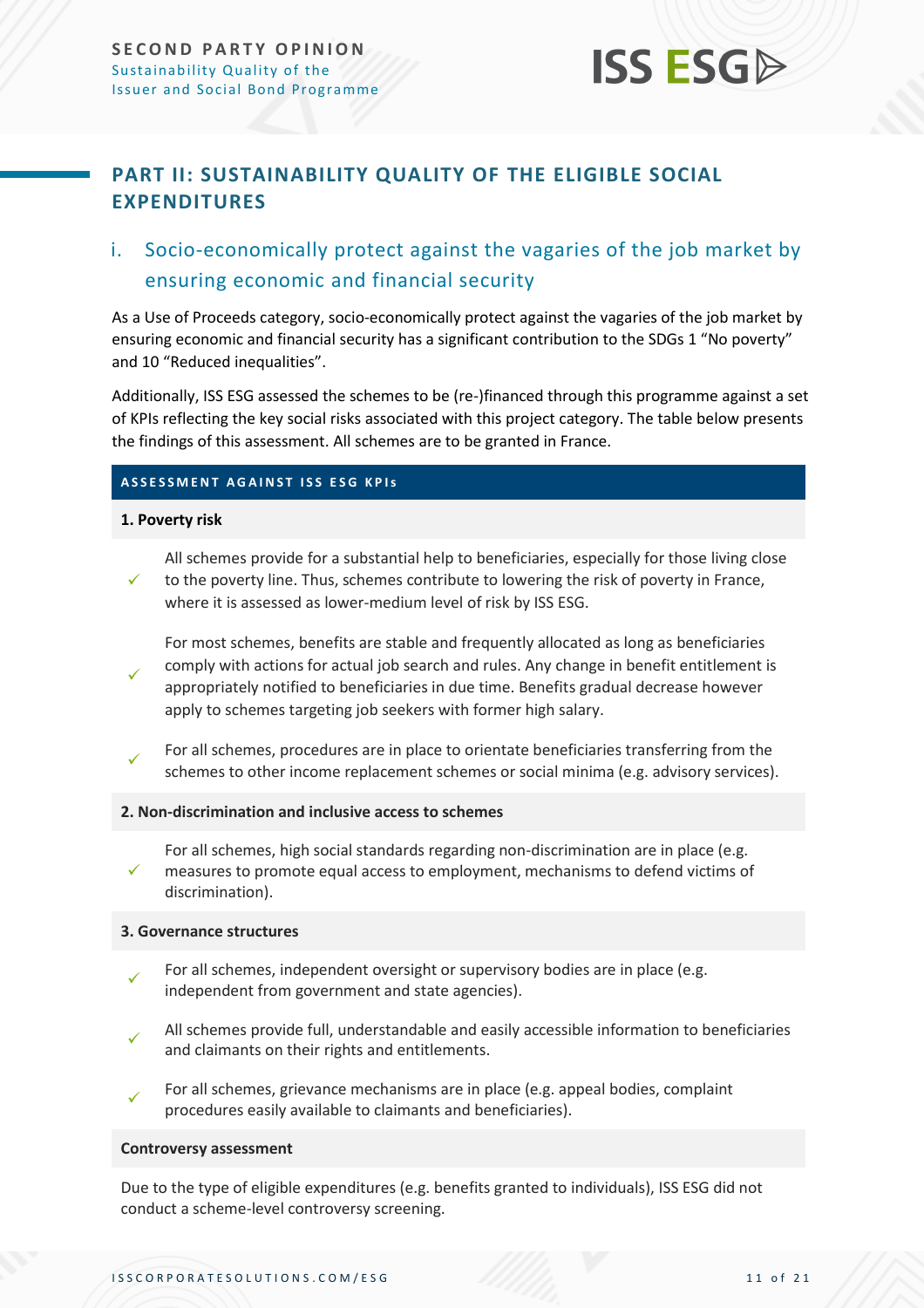**SECOND PARTY OPINION** Sustainability Quality of the Issu er and Social Bond Programme



#### ii. Assisting individuals with their professional (re)integration

As a Use of Proceeds category, assisting individuals with their professional (re)integration has a significant contribution to the SDGs 4 "Quality education" and 8 "Decent work and economic growth".

Additionally, ISS ESG assessed the schemes to be (re-)financed through this programme against a set of KPIs reflecting the key social risks associated with this project category. The table below presents the findings of this assessment. All schemes are to be granted in France.

#### **ASSESSMENT AGAINST ISS ESG KPIS**

#### **1. Access to schemes**

- ✓ For all schemes, measures are in place to ensure that claimants have access to appropriate programmes to help them (re)insert professionally (e.g. claimants' need assessment).
- ✓ For all schemes, high social standards regarding non-discrimination and equal-opportunity are in place.

#### **2. Free, fairly priced and/or subsidised participation schemes**

✓ All schemes are free of charge for jobseeker, or heavily subsidies, or financed by unemployment insurance, regions or specific agencies.

#### **3. Governance structures**

For all schemes, strong quality management processes and supervising bodies are in place.

#### **4. Labour standards**

✓ Most of the schemes aim to ease professional (re)integration in France, where high labour and health and safety standards at the workplace are ensured by national legislation (e.g. ILO Core Conventions). The remaining schemes are dedicated to international work opportunities for which such standards cannot always be ensured.

#### **Controversy assessment**

Due to the type of eligible expenditures (e.g. programmes offered to individuals), ISS ESG did not conduct a scheme-level controversy screening.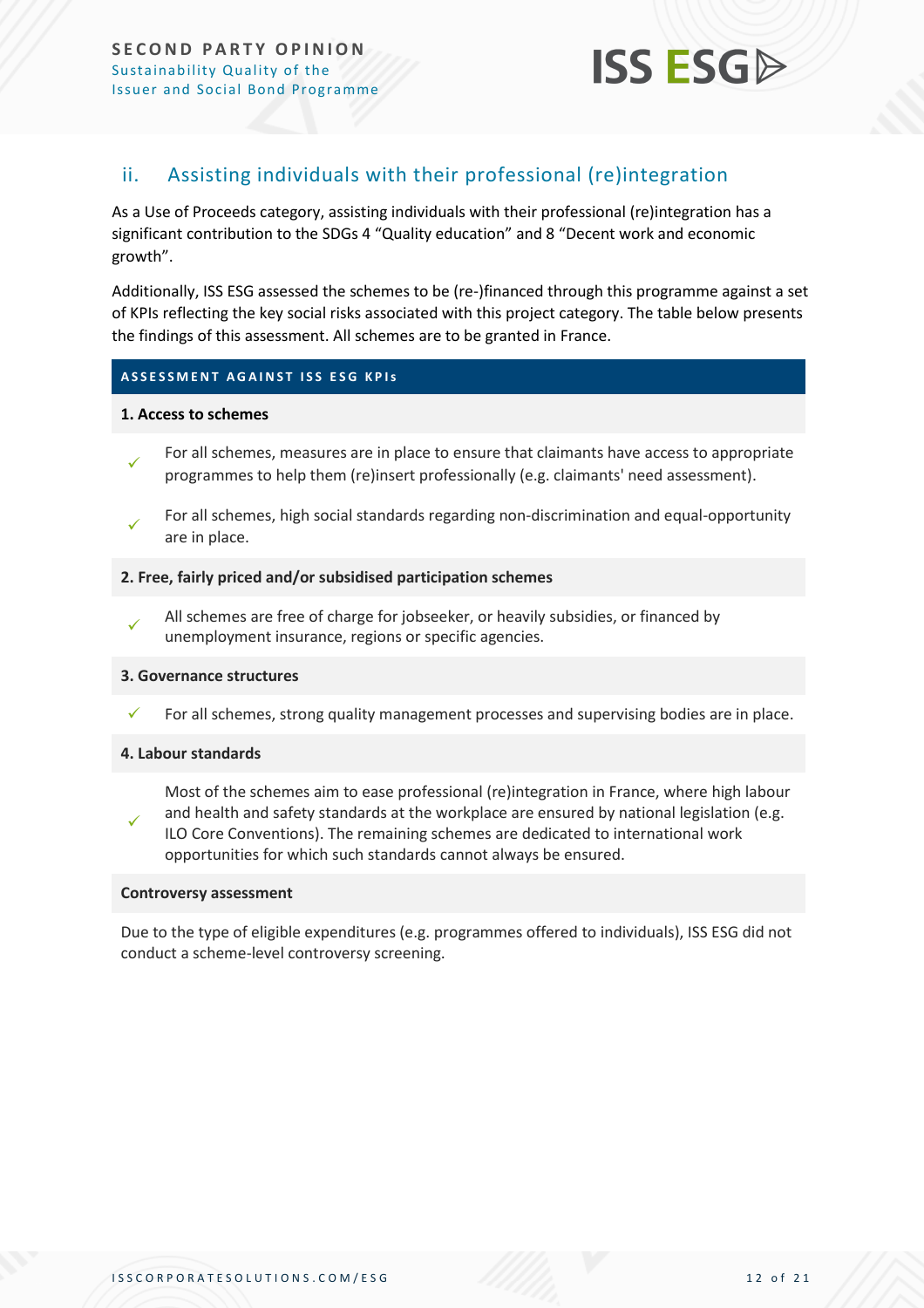#### <span id="page-12-0"></span>**PART III: ASSESSMENT OF UNÉDIC'S ESG PERFORMANCE**

The ISS ESG Corporate Rating provides a rating and then designates a company as 'Prime<sup>5</sup>' or 'Not Prime' based on its performance relative to the industry sector. It is also assigned a Decile Rank, indicating this relative industry group performance, with 1 indicating a high relative ESG performance, and 10 a low relative ESG performance.

| COMPANY | <b>STATUS</b> | Rating | <b>DECILE RANK</b> |
|---------|---------------|--------|--------------------|
| UNÉDIC  | <b>PRIME</b>  | $B -$  | $\mathbf{1}$       |

This means that the company performed well in terms of sustainability, both compared against others in the industry and in terms of the industry-specific requirements defined by ISS ESG. In ISS ESG's view, the securities issued by the company therefore all meet the basic requirements for sustainable investments.

As of 30.06.2020, this rating places Unédic 5<sup>th</sup> out of 76 companies rated by ISS ESG in the Specialised Finance sector.

Key Challenges facing companies in term of sustainability management in this sector are:

- Sustainability impacts of lending and other financial services/products
- Customer and product responsibility
- Labour standards and working conditions
- Products and services with social and environmental benefits.

In two of the key issues, Unédic rates above the average for the sector. A very significant outperformance was achieved in "Products and services with social and environmental benefits".

The company does not face any significant controversy.

Details on the rating of the issuer can be found in Annex 1.

<sup>5</sup> Prime is only awarded to the top sector performers, often less than 10% of companies within the respective sector.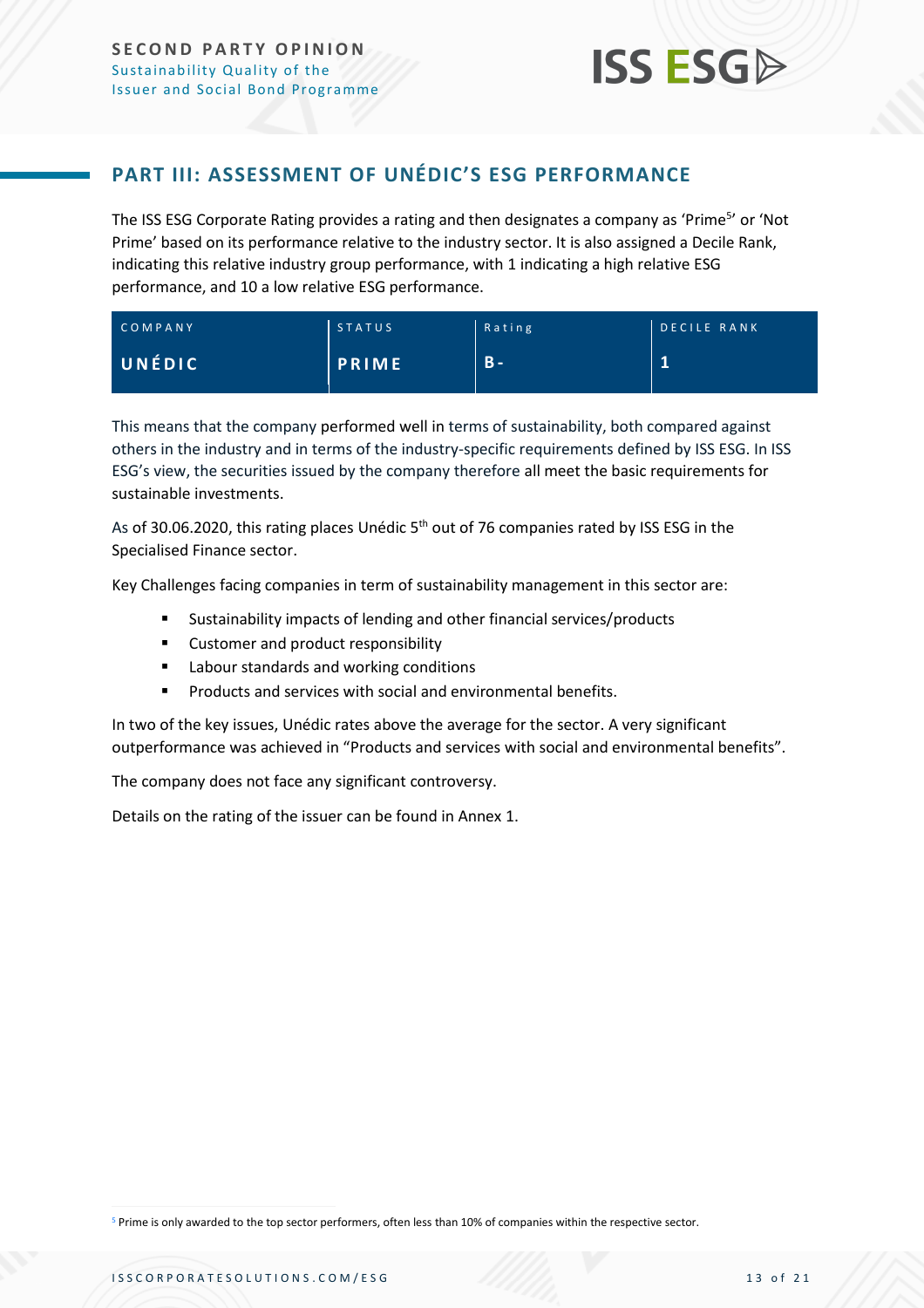#### DISCLAIMER

- 1. Validity of the SPO: For Unédic's potential Social Bond issuances until any modification to the Social Bond Framework.
- 2. ISS ESG uses a scientifically based rating concept to analyse and evaluate the environmental and social performance of companies and countries. In doing so, we adhere to the highest quality standards which are customary in responsibility research worldwide. In addition, we create a Second Party Opinion (SPO) on bonds based on data from the issuer.
- 3. We would, however, point out that we do not warrant that the information presented in this SPO is complete, accurate or up to date. Any liability on the part of ISS ESG in connection with the use of these SPO, the information provided in them and the use thereof shall be excluded. In particular, we point out that the verification of the compliance with the se- lection criteria is based solely on random samples and documents submitted by the issuer.
- 4. All statements of opinion and value judgements given by us do not in any way constitute purchase or investment recommendations. In particular, the SPO is no assessment of the economic profitability and credit worthiness of a bond but refers exclusively to the social and environmental criteria mentioned above.
- 5. We would point out that this SPO, in particular the images, text and graphics contained therein, and the layout and company logo of ISS ESG and ISS-ESG are protected under copyright and trademark law. Any use thereof shall require the express prior written consent of ISS. Use shall be deemed to refer in particular to the copying or duplication of the SPO wholly or in part, the distribution of the SPO, either free of charge or against payment, or the exploitation of this SPO in any other conceivable manner.

The issuer that is the subject of this report may have purchased self-assessment tools and publications from ISS Corporate Solutions, Inc. ("ICS"), a wholly-owned subsidiary of ISS, or ICS may have provided advisory or analytical services to the issuer. No employee of ICS played a role in the preparation of this report. If you are an ISS institutional client, you may inquire about any issuer's use of products and services from ICS by emailing [disclosure@issgovernance.com.](mailto:disclosure@issgovernance.com)

This report has not been submitted to, nor received approval from, the United States Securities and Exchange Commission or any other regulatory body. While ISS exercised due care in compiling this report, it makes no warranty, express or implied, regarding the accuracy, completeness or usefulness of this information and assumes no liability with respect to the consequences of relying on this information for investment or other purposes. In particular, the research and scores provided are not intended to constitute an offer, solicitation or advice to buy or sell securities nor are they intended to solicit votes or proxies.

ISS is an independent company owned by entities affiliated Genstar Capital ("Genstar"). ISS and Genstar have established policies and procedures to restrict the involvement of Genstar and any of Genstar's employees in the content of ISS' reports. Neither Genstar nor their employees are informed of the contents of any of ISS' analyses or reports prior to their publication or dissemination. The issuer that is the subject of this report may be a client of ISS or ICS, or the parent of, or affiliated with, a client of ISS or ICS.

© 2020 | Institutional Shareholder Services and/or its affiliates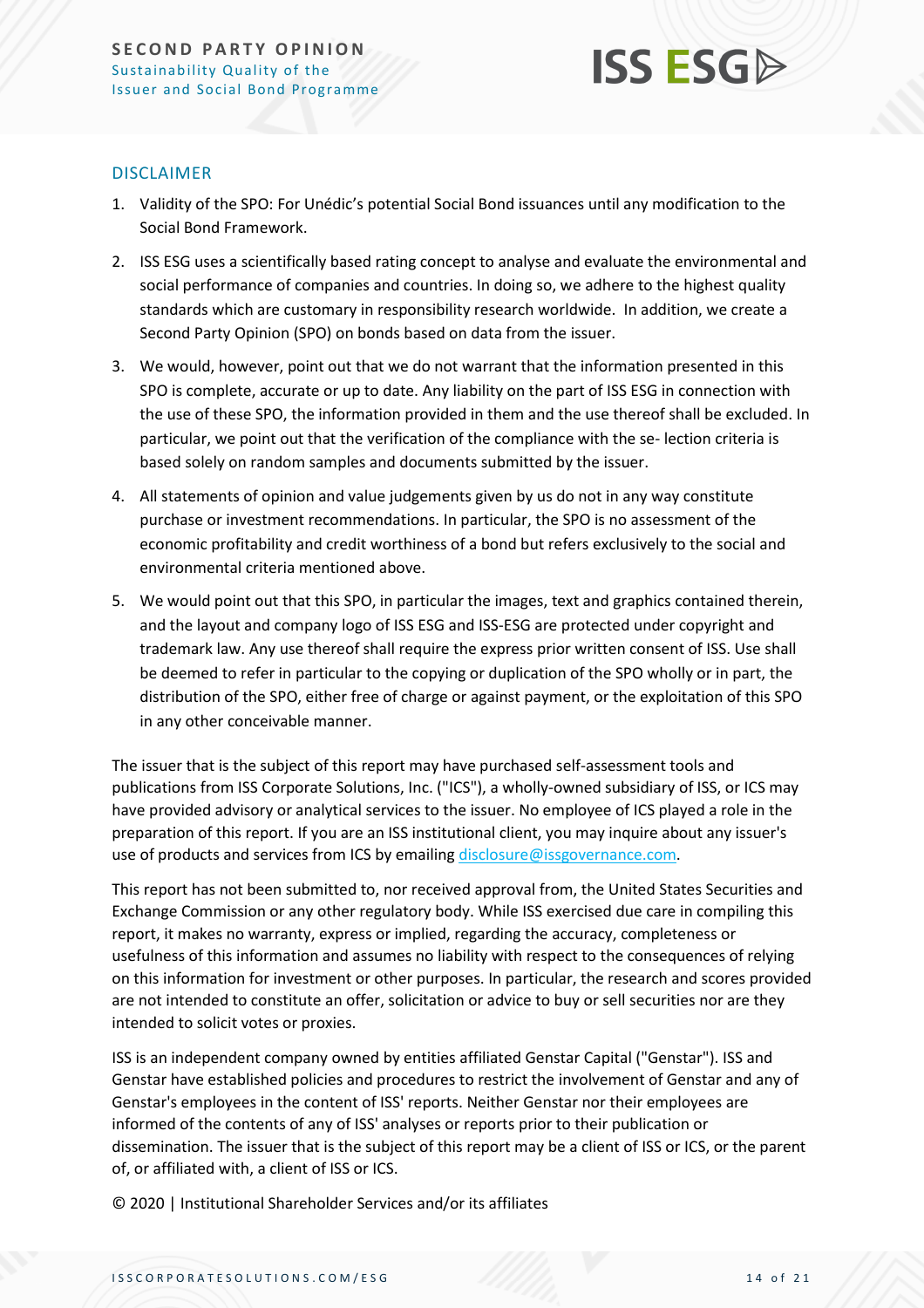#### **SECOND PARTY OPINION** Sustainability Quality of the Issu er and Social Bond Programme



## <span id="page-14-0"></span>ANNEX 1: ISS ESG Corporate Rating

The following pages contain extracts from Unédic's 2020 ISS ESG Corporate Rating.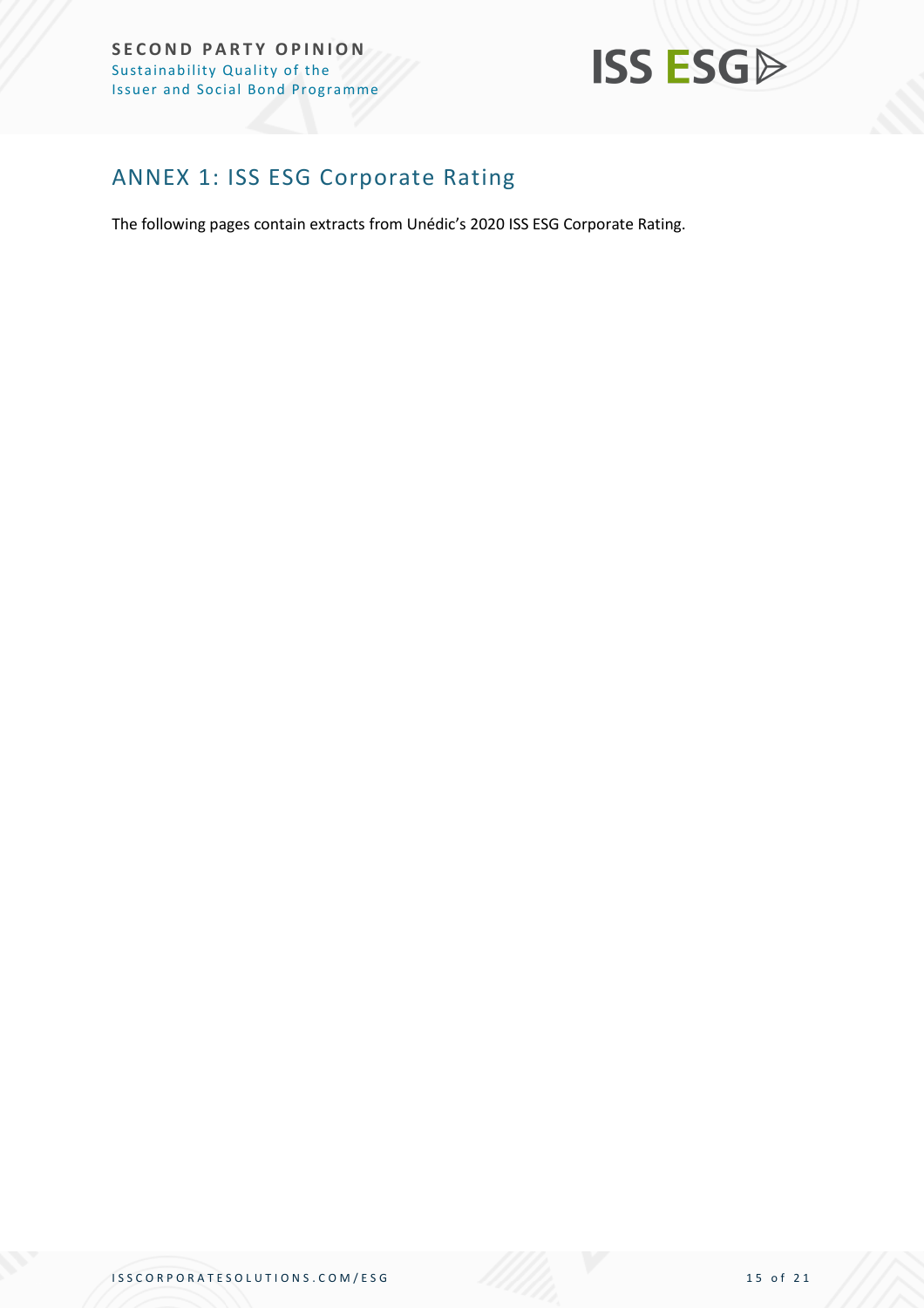| <b>Unedic</b>                              |                                          | Corporate ESG<br>Performance<br><b>Prime</b><br>RATED BY<br><b>ISS ESG</b> |
|--------------------------------------------|------------------------------------------|----------------------------------------------------------------------------|
| <b>Company Information</b>                 | <b>Key Results</b>                       |                                                                            |
| Country<br>France                          | Rating<br><b>B-</b>                      | Decile Rank                                                                |
| <b>ISIN</b><br>FR0124665995                | <b>Transparency Level</b><br><b>High</b> | Performance score<br>66                                                    |
| Industry<br>Financials/Specialised Finance | <b>Status</b><br><b>Prime</b>            | Prime Threshold<br>С                                                       |

#### **Absolute Rating**

|  |  |  |  | D- D D+ C- C C+ B- B B+ A- A A+ |  |  |
|--|--|--|--|---------------------------------|--|--|

The assessment of a company's sustainability performance is based on approximately 100 criteria, selected specifically for each industry. A company's failure to disclose, or lack of transparency, regarding these matters will impact a company's rating negatively.

| <b>Transparency Level</b> |            |               |        |           |                   | <b>Decile Rank</b> |   |
|---------------------------|------------|---------------|--------|-----------|-------------------|--------------------|---|
| $0 - 20%$                 | $20 - 40%$ | 40-60%        | 60-80% | 80-100%   |                   | 10                 | q |
| <b>Verv Low</b>           | Low        | <b>Medium</b> | Hiah   | Very High | Low relative perf |                    |   |

#### **Industry Leaders Key Issue Performance Company name** (in alphabetical order) **Country Grade** Evangelische Bank eG DE B+ Hannon Armstrong Sustainable Infrastructure Capital Inc. US B UmweltBank AG DE B+

Legend: Industry Company --- Prime









#### **Distribution of Ratings Rating History Rating History**



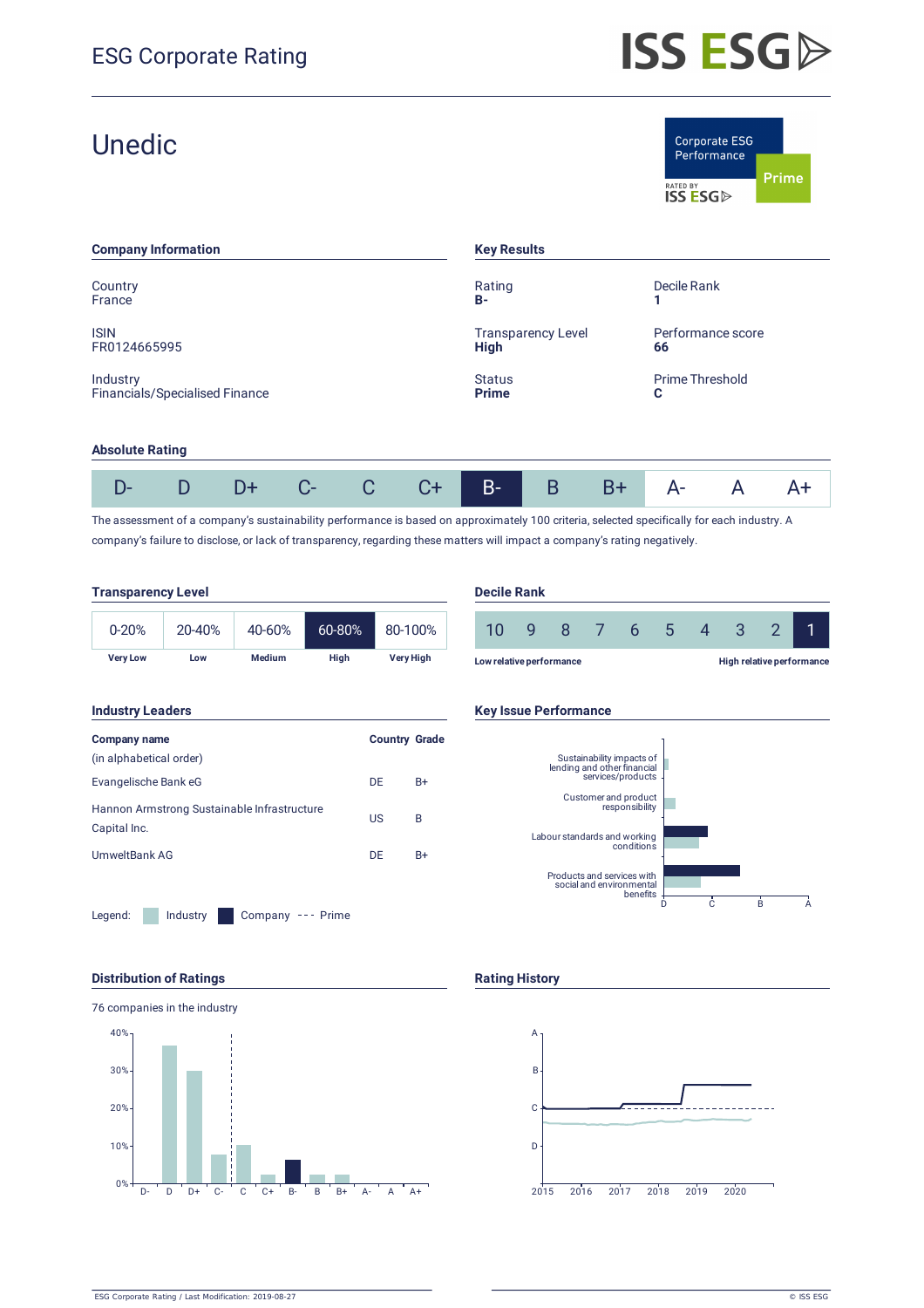## **Unedic**

## Analyst Opinion

#### **Sustainability Opportunities**

Unédic is a non-profit financial intermediary for the funding and management of the unemployment insurance scheme in France. A joint operation between French employer associations and trade unions, the Unedic raises funds on global capital markets for the payment of obligations under the French unemployment scheme. Thus, the business model is entirely dedicated to the maintenance of the French welfare state and contributes significantly to the achievement of global sustainability targets, for instance, the prevention of poverty and the reduction of inequalities.

#### **Sustainability Risks**

Unédic acts as a financial intermediary on behalf of the French social partners, employer associations and trade unions, and through its operations ensures the financial management of the unemployment insurance scheme. Consequently, business-induced risks remain largely absent, especially as all proceeds are passed on to individuals in France, a country with fairly high statutory minimum standards. With under five hundred employees its staff-related risks appear manageable, especially since its own employees enjoy the relatively high labour standards in France. Although not prone to any misconduct, Unédic does not demonstrate how it tackles business ethics-related risks.

#### **Governance Opinion**

Unédic is a non-profit organisation in the legal form of an association under law 1901, a special French form of collective action association. The organisation is supervised by a fifty member administrative council, equally composed of members from business associations and trade unions. Ten of the members in the council, five representing again each party, are delegated to a 'bureau', the unit comparable to a board of directors. The president of the administrative council serves simultaneously in the 'bureau', too. However, the company's executive management is nominated by the bureau and there is no significant influence of any pf the bureau members. This holds true especially to the president of the bureau, which is selected for a period of two years alternatingly representing the employee and the employer side. There is an independent audit committee on the level of the bureau in place, which also has additional members from outside the bureau. Further committees regarding remuneration appear to be missing. The organisation does not disclose its remuneration policy for executives. It remains unclear whether important elements for sustainable value creation such as long-term incentive components are integrated into the remuneration of the company's executive management team. With regard to its governance of sustainability, there are no indications of an independent committee in charge of sustainability matters nor of integration of ESG factors into variable remuneration of the executives. Although its business model makes the organisation rather unsusceptible to compliance risks, Unédic does not demonstrate how it fosters business ethics through a code of conduct or prudent compliance procedures.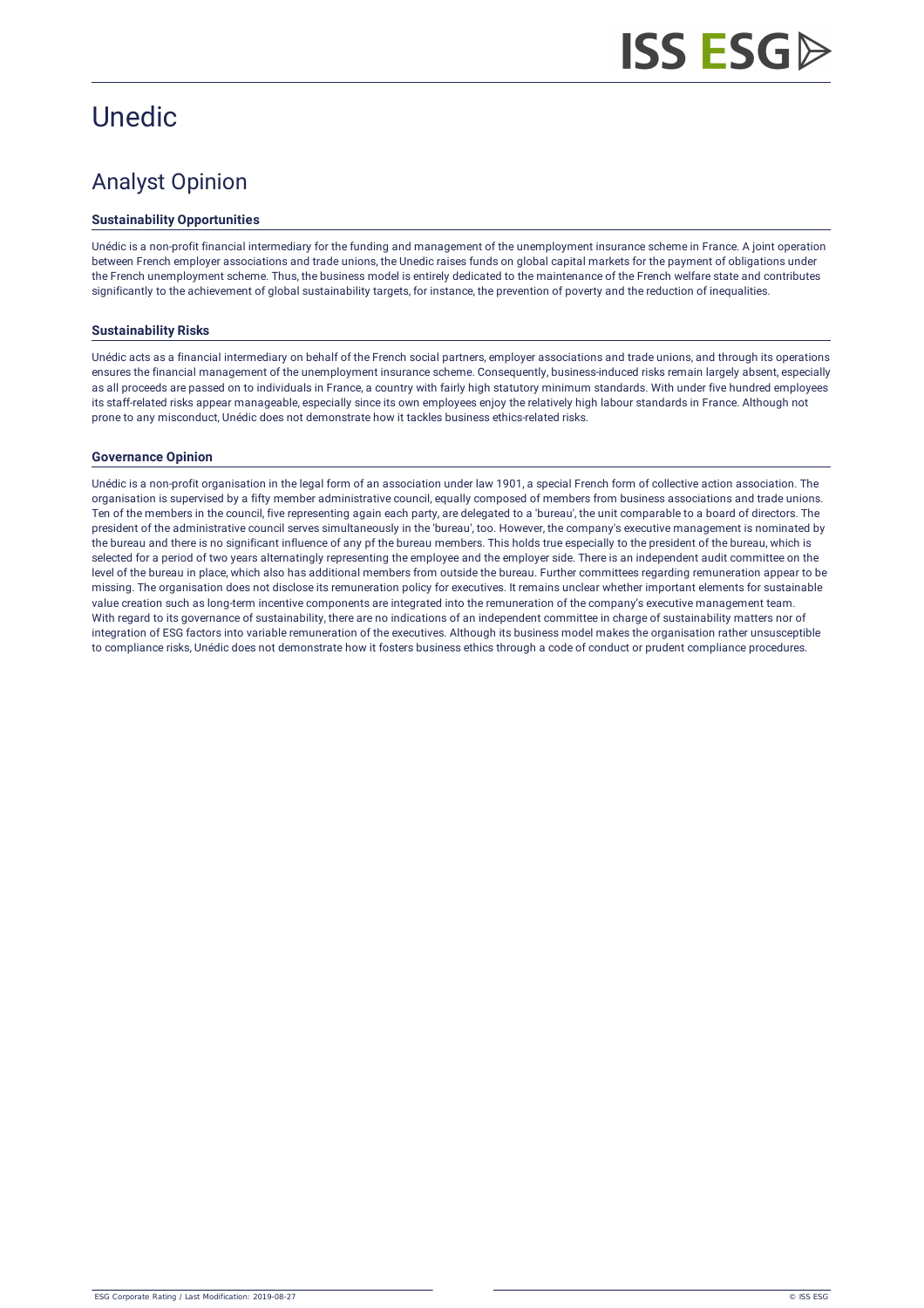## **Unedic**

## Methodology - Overview

The ESG Corporate Rating methodology was originally developed by Institutional Shareholder Services Germany (formerly oekom research) and has been consistently updated for more than 25 years.

**ESG Corporate Rating** - The ESG Corporate Rating universe, which is currently expanding from more than 8,000 corporate issuers to a targeted 10,000 issuers in 2020, covers important national and international indices as well as additional companies from sectors with direct links to sustainability and the most important bond issuers that are not publicly listed companies.

The assessment of a company's social & governance and environmental performance is based on approximately 100 environmental, social and governance indicators per sector, selected from a pool of 800+ proprietary indicators. All indicators are evaluated independently based on clearly defined performance expectations and the results are aggregated, taking into account each indicator's and each topic's materiality-oriented weight, to yield an overall score (rating). If no relevant or up-to-date company information with regard to a certain indicator is available, and no assumptions can be made based on predefined standards and expertise, e.g. known and already classified country standards, the indicator is assessed with a D-.

In order to obtain a comprehensive and balanced picture of each company, our analysts assess relevant information reported or directly provided by the company as well as information from reputable independent sources. In addition, our analysts actively seek a dialogue with the assessed companies during the rating process and companies are regularly given the opportunity to comment on the results and provide additional information.

**Analyst Opinion** - Qualitative summary and explanation of the central rating results in three dimensions:

(1) Opportunities - assessment of the quality and the current and future share of sales of a company's products and services, which positively or negatively contribute to the management of principal sustainability challenges.

(2) Risks - summary assessment of how proactively and successfully the company addresses specific sustainability challenges found in its business activity and value chain, thus reducing its individual risks, in particular regarding its sector's key issues.

(3) Governance - overview of the company's governance structures and measures as well as of the quality and efficacy of policies regarding its ethical business conduct.

**Controversial Business Practices** - The assessment of companies' sustainability performance in the ESG Corporate Rating is informed by a systematic and comprehensive evaluation of companies' ability to prevent and mitigate ESG controversies. ISS ESG conducts research and [analysis on corporate involvement in verified or alleged failures to respect recognized standards for responsible business conduct through Norm-](https://www.issgovernance.com/esg/screening/esg-screening-solutions/#nbr_techdoc_download)Based Research.

Norm-Based Research is based on authoritative standards for responsible business conduct such as the UN Global Compact, the OECD Guidelines for Multinational Enterprises, the UN Guiding Principles for Business and Human Rights and the Sustainable Development Goals.

As a stress-test of corporate disclosure, Norm-Based Research assesses the following:

- Companies' ability to address grievances and remediate negative impacts
- Degree of verification of allegations and claims

- Severity of impact on people and the environment, and systematic or systemic nature of malpractices

Severity of impact is categorized as Potential, Moderate, Severe, Very severe. This informs the ESG Corporate Rating.

**Decile Rank** - The Decile Rank indicates in which decile (tenth part of total) the individual Corporate Rating ranks within its industry from 1 (best – company's rating is in the first decile within its industry) to 10 (lowest – company's rating is in the tenth decile within its industry). The Decile Rank is determined based on the underlying numerical score of the rating. If the total number of companies within an industry cannot be evenly divided by ten, the surplus company ratings are distributed from the top (1 decile) to the bottom. If there are Corporate Ratings with identical absolute scores that span a division in decile ranks, all ratings with an equal decile score are classified in the higher decile, resulting in a smaller number of Corporate Ratings in the decile below.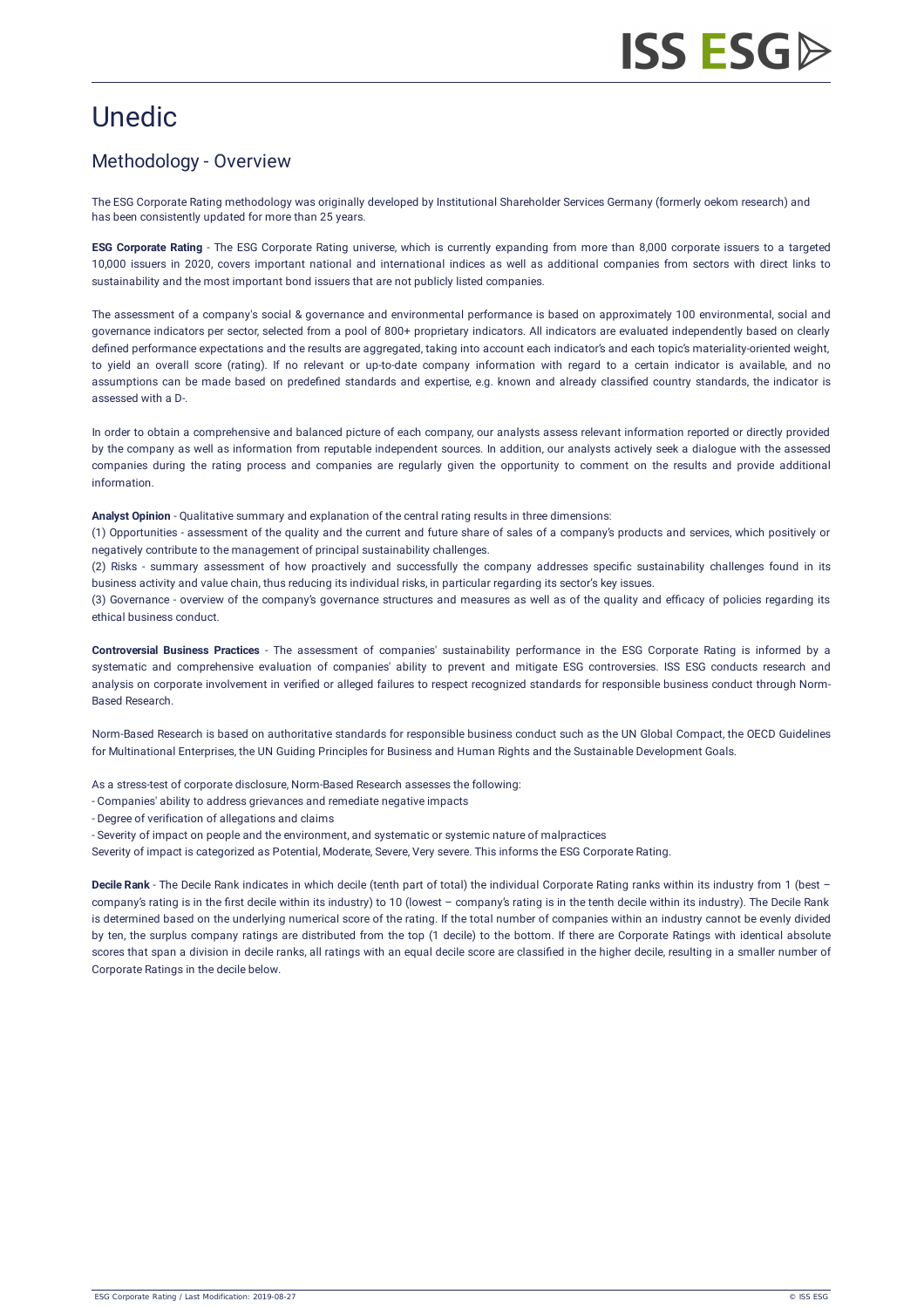## Unedic

## Methodology - Overview

**Industry Classification** - The social and environmental impacts of industries differ. Therefore, based on its relevance, each industry analyzed is classified in a Sustainability Matrix.

Depending on this classification, the two dimensions of the ESG Corporate Rating, the Social Rating and the Environmental Rating, are weighted and the sectorspecific minimum requirements for the ISS ESG Prime Status (Prime threshold) are defined (absolute best-in-class approach).



**Industry Leaders** - List (in alphabetical order) of the top three companies in an industry from the ESG Corporate Rating universe at the time of generation of this report.

**Key Issue Performance** - Overview of the company's performance with regard to the key social and environmental issues in the industry, compared to the industry average.

**Performance Score** - The ESG Performance Score allows for cross-industry comparisons using a standardized best-in-class threshold that is valid across all industries. It is the numerical representation of the alphabetic ratings (D- to A+) on a scale of 0 to 100 with 50 representing the prime threshold. All companies with values greater than 50 are Prime, while companies with values less than 50 are Not Prime. As a result, intervals are of varying size depending on the original industry-specific prime thresholds.

**Rating History** - Development of the company's rating over time and comparison to the average rating in the industry.

**Rating Scale** - Companies are rated on a twelve-point scale from A+ to D-:

A+: the company shows excellent performance.

D-: the company shows poor performance (or fails to demonstrate any commitment to appropriately address the topic).

Overview of the range of scores achieved in the industry (light blue) and indication of the grade of the company evaluated in this report (dark blue).

**Distribution of Ratings** - Overview of the distribution of the ratings of all companies from the respective industry that are included in the ESG Corporate Rating universe (company portrayed in this report: dark blue).

**Sources of Information** - A selection of sources used for this report is illustrated in the annex.

Status & Prime Threshold - Companies are categorized as Prime if they achieve/exceed the sustainability performance requirements (Prime threshold) defined by ISS ESG for a specific industry (absolute best-in-class approach) in the ESG Corporate Rating. Prime companies are sustainability leaders in their industry and are better positioned to cope with material ESG challenges and risks, as well as to seize opportunities, than their Not Prime peers. The financial materiality of the Prime Status has been confirmed by performance studies, showing a continuous outperformance of the Prime portfolio when compared to conventional indices over more than 14 years.

**Transparency Level** - The Transparency Level indicates the company's materiality-adjusted disclosure level regarding the environmental and social performance indicators defined in the ESG Corporate Rating. It takes into consideration whether the company has disclosed relevant information regarding a specific indicator, either in its public ESG disclosures or as part of the rating feedback process, as well as the indicator's materiality reflected in its absolute weight in the rating. The calculated percentage is classified in five transparency levels following the scale below. 0% - < 20%: very low

20% - < 40%: low 40% - < 60%: medium 60% - < 80%: high 80% - 100%: very high

For example, if a company discloses information for indicators with a cumulated absolute weight in the rating of 23 percent, then its Transparency Level is "low". A company's failure to disclose, or lack of transparency, will impact a company's ESG performance rating negatively.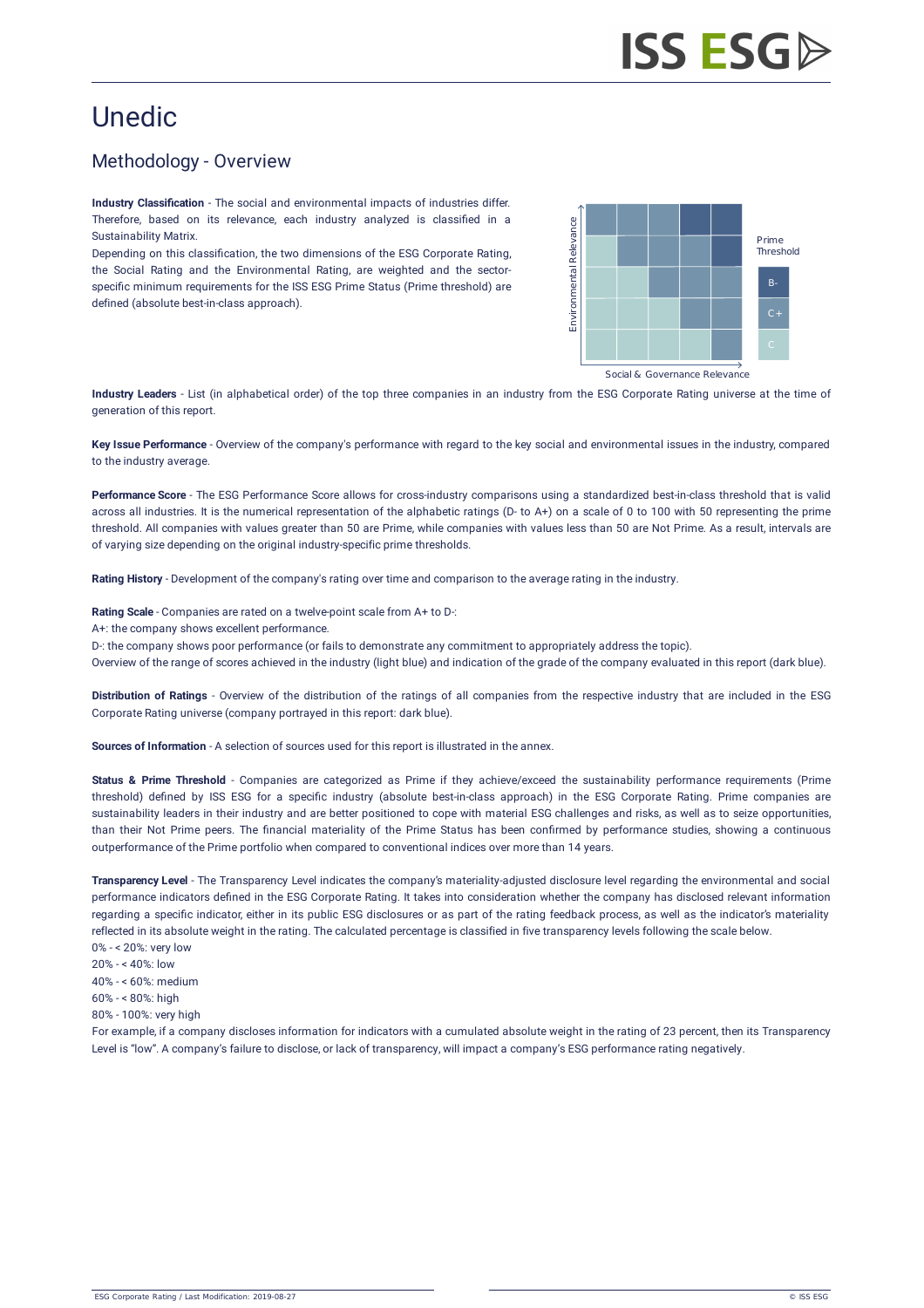## <span id="page-19-0"></span>ANNEX 2: Methodology

#### ISS ESG Social Bond KPIs

The ISS ESG Social Bond KPIs serves as a structure for evaluating the sustainability quality – i.e. the social and environmental added value – of the use of proceeds of Unédic's Social Bond Programme.

It comprises firstly the definition of the use of proceeds category offering added social and/or environmental value in relation with the UN SDGs, and secondly the specific sustainability criteria by means of which this added value and the associated environmental and social risks management can be clearly identified and described.

The sustainability criteria are complemented by specific indicators, which enable quantitative measurement of the sustainability performance of the assets and which can also be used for reporting.

To review the KPIs used in this SPO, please contact Federico Pezzolato (details below) who will send them directly to you.

#### Asset evaluation methodology

ISS ESG evaluates whether the schemes included in the eligible expenditures match the eligible project category and criteria listed in the Social Bond KPIs.

All percentages refer to the amount of schemes within one category (e.g. wind power). Additionally, the assessment "no or limited information is available" represented by a red circle, either indicates that no information was made available to ISS ESG or that the information provided did not fulfil the requirements of the ISS ESG Social Bond KPIs. ISS ESG requires a minimum of 50% of the eligible expenditures to positively qualify against the KPIs, represented by a green tick.

The evaluation was carried out using information and documents provided to ISS ESG on a confidential basis by Unédic (e.g. Social Bond Framework, confirmations to complement publicly available information and documentation). Further, national legislation and standards, depending on the asset location, were drawn on to complement the information provided by the issuer.

#### Assessment of the contribution and association to the SDG

The 17 Sustainable Development Goals (SDGs) were endorsed in September 2015 by the United Nations and provide a benchmark for key opportunities and challenges toward a more sustainable future. Using a proprietary methodology taking into consideration the issuer's specific geographical and sectorial context, ISS ESG identifies the extent to which Unédic's Social Bond Programme contributes to related SDGs and has a positive association with their respective sub-targets.